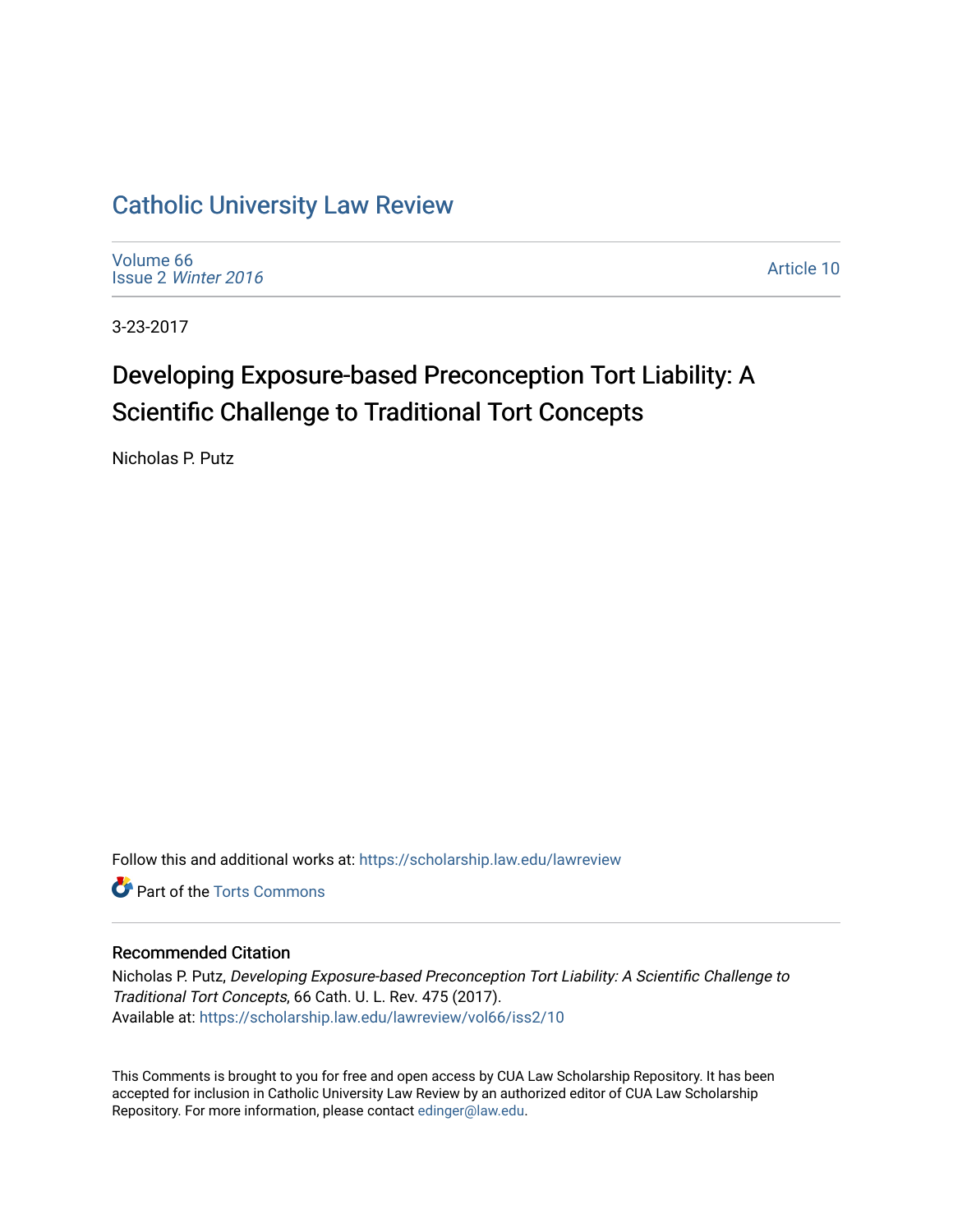## Developing Exposure-based Preconception Tort Liability: A Scientific Challenge to Traditional Tort Concepts

## Cover Page Footnote

J.D. Candidate, May 2017, The Catholic University of America, Columbus School of Law; B.A., 2014, Xavier University. The author extends his most sincere gratitude to Mr. Adam Dinnell for his expertise and guidance in drafting this Comment. The author is also grateful to his family and friends who have supported throughout his time in law school. Finally, the author would like to extend his thanks to the Catholic University Law Review for its assistance in publishing this Comment.

This comments is available in Catholic University Law Review: <https://scholarship.law.edu/lawreview/vol66/iss2/10>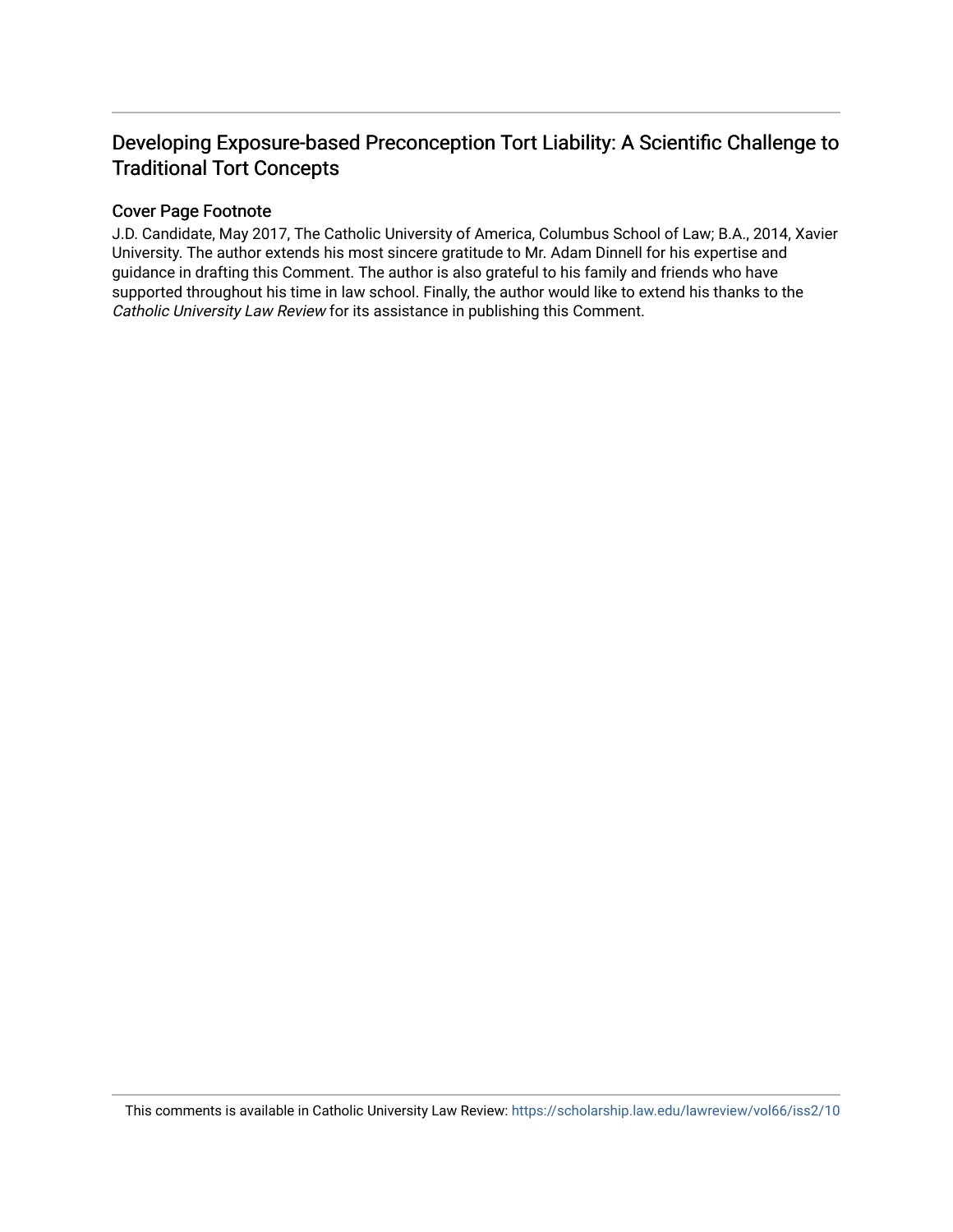## DEVELOPING EXPOSURE-BASED PRECONCEPTION TORT LIABILITY: A SCIENTIFIC CHALLENGE TO TRADITIONAL TORT CONCEPTS

## *Nicholas P. Putz<sup>+</sup>*

As society progresses, human interaction with the environment becomes increasingly precarious. According to many scholars, "[t]here is increasing acceptance of the assertion . . . that most human disease, if not all, is the result of the interaction between underlying genetic susceptibility and exposures to various components of the environment, including chemical, dietary, infectious, physical, and behavioral."<sup>1</sup> Unfortunately, the U.S. legal system has continually struggled to reconcile scientific advances with legal precedent and doctrinal tort concepts.<sup>2</sup> Commonly referred to as a "preconception" tort, U.S. courts are

As the medical world leaps forward to prevent and treat disease at the subcellular level, the law's traditional focus on overt, symptomatic disease is increasingly out of step with science. New constellations of biological markers may indicate that bodily integrity has been compromised well before the appearance of classic symptoms. By forcing plaintiffs to attain late-stage injury before seeking remedies, current toxic tort law may actually discourage medical interventions that could benefit both defendants and plaintiffs. If the

<sup>+</sup> J.D. Candidate, May 2017, The Catholic University of America, Columbus School of Law; B.A., 2014, Xavier University. The author extends his most sincere gratitude to Mr. Adam Dinnell for his expertise and guidance in drafting this Comment. The author is also grateful to his family and friends who have supported throughout his time in law school. Finally, the author would like to extend his thanks to the *Catholic University Law Review* for its assistance in publishing this Comment.

<sup>1.</sup> ENCYCLOPEDIA OF EPIDEMIOLOGY 418 (Sarah Boslaugh ed., 2008); *see also* Jamie A. Grodsky, *Genetics and Environmental Law: Redefining Public Health*, 93 CAL. L. REV. 171, 267– 68 (2005). Grodsky asserts that:

<sup>[</sup>t]he additional data yielded by new scientific capabilities might bolster the claims of populations affected by such risk. Information concerning environmental susceptibilities, exposure, and subclinical biological effects may serve as the ingredients for a new generation of tort claims based on injuries from chemical exposure, as well as increased risk in the absence of manifest injury.

*Id.* (emphasis omitted).

<sup>2</sup>*. See, e.g.*, Lyria Bennett Moses, *Understanding Legal Responses to Technological Change: The Example of In Vitro Fertilization*, 6 MINN. J.L. SCI. & TECH. 505, 515–16 (2005) (positing that, when dealing with scientific or technological advances, such as in vitro fertilization, "[t]he law is frequently accused of containing gaps, of being slow or outpaced and thus lagging behind technology, and of needing to respond to new technologies and address new issues"); Deborah Tuerkheimer, *Science-Dependent Prosecution and the Problem of Epistemic Contingency: A Study of Shaken Baby Syndrome*, 62 ALA. L. REV. 513, 526 (2011) (providing an analysis of how criminal proceedings relating to shaken baby syndrome, a concept that relies heavily on scientific evidence, had severely lagged behind scientific advances for a significant period of time); *see generally* Jamie A. Grodsky, *Genomics and Toxic Torts: Dismantling the Risk-Injury Divide*, 59 STAN. L. REV. 1671, 1733–34 (2007). Grodsky provides a vivid description of how medical advances challenge classic legal thinking: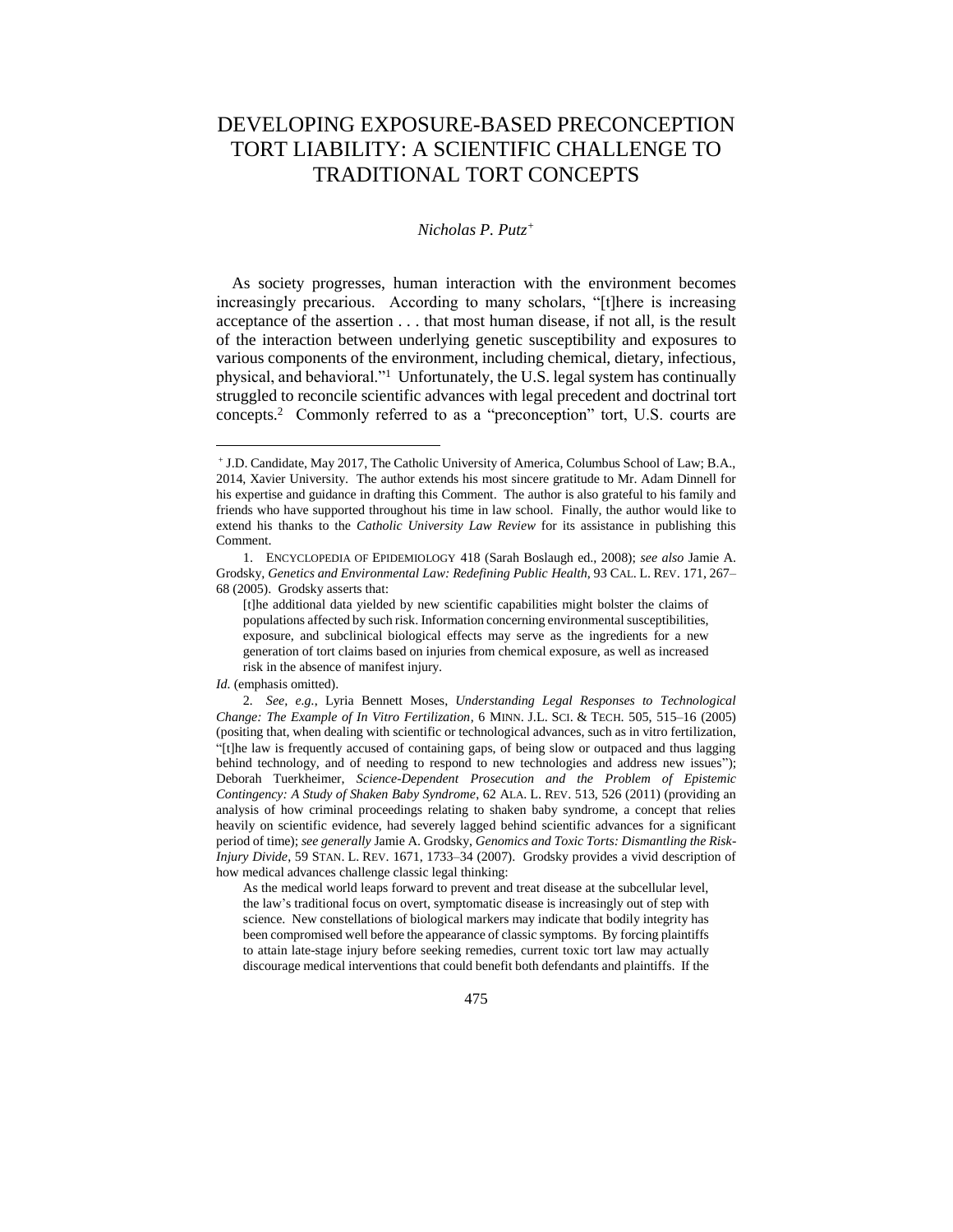extremely hesitant to extend recovery to plaintiffs who allegedly suffered an injury caused prior to conception from exposure to a hazardous substance.<sup>3</sup> However, what may be even more telling of this hesitancy is the reluctance of courts to extend recovery to injuries that resulted from hazardous exposure in utero.<sup>4</sup> One of the most difficult challenges facing plaintiffs is the ability to establish a duty that often spans two to three generations, which often depends on whether the injury suffered was foreseeable at the time the parent or grandparent was affected.<sup>5</sup> Additionally, as many causes of action are rooted in exposure to toxic or hazardous materials, plaintiffs also struggle to establish a clear and definite theory of causation.<sup>6</sup> In general, courts have refused to uphold preconception tort actions for three main reasons: (1) there is no duty to subsequently conceived offspring;<sup>7</sup> (2) it is difficult to establish causation by pinpointing genetic damage and tracing it back to a single incident;<sup>8</sup> and (3) public policy does not favor recognizing preconception tort actions.<sup>9</sup>

law remains wedded to conventional notions of injury, it will ignore the fruits of a scientific revolution and thus may forego preventive opportunities as yet unimagined.

*Id.*

*Id. See also* Monroe E. Price, *The Newness of New Technology*, 22 CARDOZO L. REV. 1885, 1913 (2001). Price discusses the notion of a lagging judiciary within the context of technological advances, contending that:

<sup>[</sup>l]aw moves more slowly than its external impacts and not always or immediately in parallel with them. The development of law is imprisoned in the rhetoric of its prior existence. That is the weakness, certainly of courts, but of legislatures as well. Altered flows of information, resulting from new technologies, change the balances that previously existed in a legal framework. But it is hard to know when those changes undo the preexisting formulaic approaches to a task.

<sup>3.</sup> Julie A. Greenberg, *Reconceptualizing Preconception Torts*, 64 TENN. L. REV. 315, 342 (1997).

<sup>4.</sup> Kardas v. Union Carbide Corp., 802 N.Y.S.2d 509, 510 (N.Y. App. Div. 2005) (holding that plaintiff who allegedly suffered profound brain damage due to repeated exposure of her father's semen to contaminants did not have a preconception cause of action).

<sup>5</sup>*. See* Lough v. Rolla Women's Clinic, Inc. 866 S.W.2d 851, 854 (Mo. 1993) (asserting that foreseeability is the paramount factor in determining existence of a duty).

<sup>6</sup>*. See, e.g.*, Whitlock v. Pepsi Americas, 681 F. Supp. 2d 1123, 1126 (N.D. Cal. 2010) (opining that future advances in science and medicine could make the attribution of injuries to chemical exposure clearer).

<sup>7.</sup> Hegyes v. Unjian Enters., Inc., 286 Cal. Rptr. 85, 101–02 (Cal. Ct. App. 1991).

<sup>8.</sup> David Rosenberg, *The Causal Connection in Mass Exposure Cases: A 'Public Law' Vision of the Tort System*, 97 HARV. L. REV. 849, 857 (1984) ("Epidemiologists can estimate the proportion of disease incidence attributable to the 'excess risk' created by the toxic agent and the proportion attributable to the 'background risk' – the cumulative risk attributable to all other factors. But given current limits on our knowledge of the etiology of insidious diseases, and given the generality of statistical data, it is impossible to pinpoint the actual source of the disease afflicting any specific member of the exposed population.").

<sup>9.</sup> Elsheref v. Applied Materials, Inc., 167 Cal. Rptr. 3d 257, 265 (Cal. Ct. App. 2014) (quoting Oddone v. Superior Court, 101 Cal. Rptr. 3d 867, 874 (Cal. Ct. App. 2009)) ("One of the consequences to the community of such an extension [of liability] is the cost of insuring against liability of unknown but potentially massive dimension.").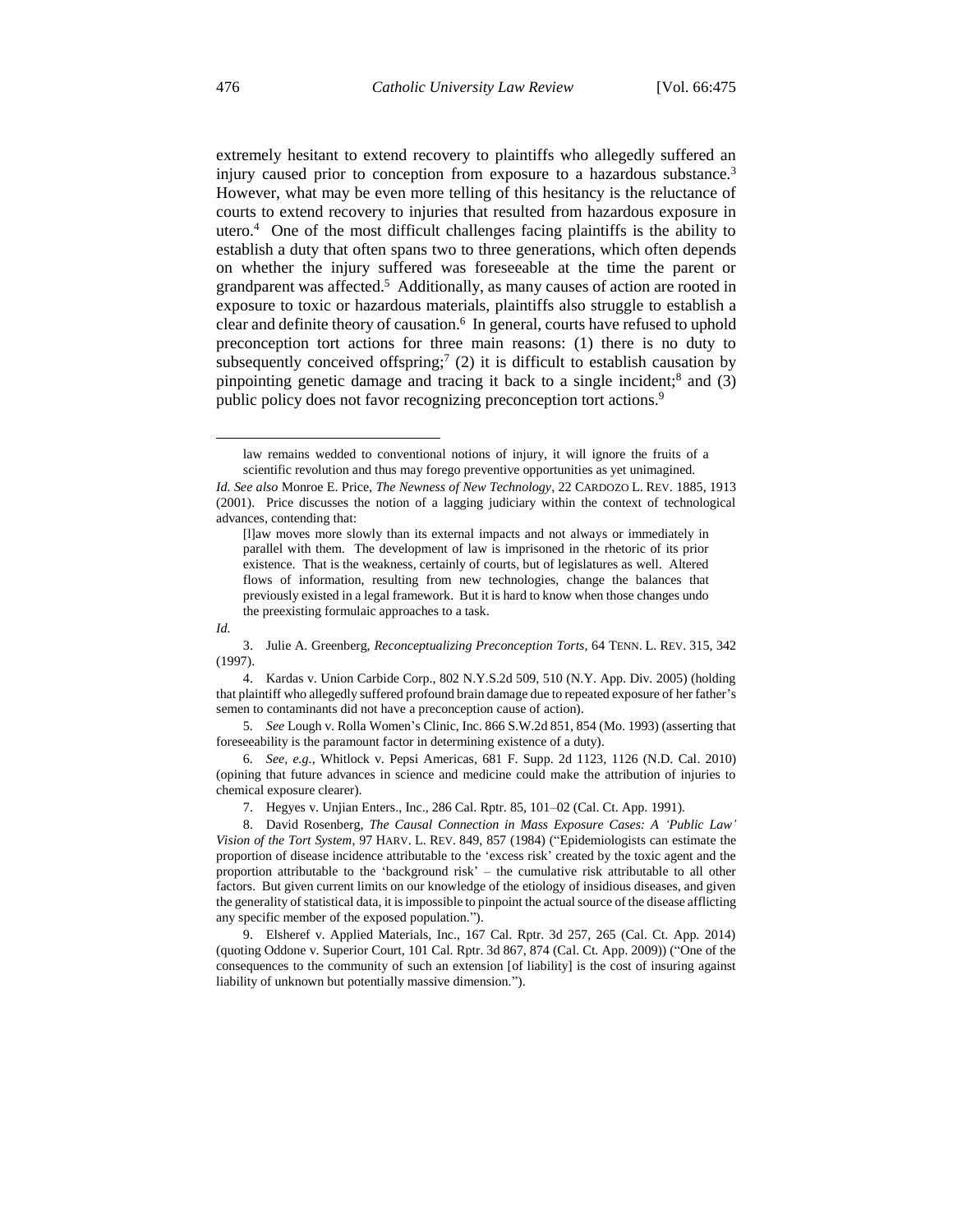There is minimal recognition of preconception tort actions throughout the U.S., often because of a strict adherence to the common tort concepts of duty and foreseeability by many courts.<sup>10</sup> Thus, even with a clear line of causation, under certain circumstances, some courts continue to refuse to impose preconception tort liability.<sup>11</sup> Perhaps most telling of the general refusal to recognize preconception torts, outside of a narrow line of cases, is the reliance on the misleading policy implications of imposing a duty in such scenarios.<sup>12</sup>

In an effort to prevent overextending traditional tort concepts of duty and causation, many courts have strongly rejected preconception liability.<sup>13</sup> A special relationship between the alleged tortfeasor and plaintiff provides one possible way by which to circumvent the foreseeability aspect of causation.<sup>14</sup> However, not only have some courts refused to recognize preconception tort liability absent a special relationship, but they have also consciously construed such relationships extremely narrowly.<sup>15</sup> Because most of the hazardous exposure cases fall outside the scope of any special relationship, a lack of foreseeability and inability to pinpoint causation continues to be the demise of such actions.<sup>16</sup>

This Comment begins with an analysis of potential recovery for genetic damage to one's progeny resulting from hazardous exposure by examining the

 $\overline{a}$ 

<sup>10</sup>*. See, e.g.*, *Hegyes*, 286 Cal. Rptr. at 104 ("We refuse to be persuaded by [the] notion that causation and injury are the sole determinants of liability. The fundamental expression of the need in the law of negligence for a concept of duty and foreseeability was provided over 60 years ago in *Palsgraf v. Long Island R.R. Co.*, and has withstood the test of time.") (citation omitted).

<sup>11</sup>*. See, e.g.*, *id.* at 89 (noting that a duty to the unconceived in California exists only when a defendant's conduct involves providing medical services or products relating to the reproductive process).

<sup>12</sup>*. See, e.g.*, *Elsheref*, 167 Cal. Rptr. 3d at 265; *see also* Daniel S. Goldberg, *Against Genetic Exceptionalism: An Argument in Favor of the Viability of Preconception Genetic Torts*, 10 J. HEALTH CARE L. & POL'Y 259, 271 (2007) ("The major reason courts deny recovery for preconception genetic torts is fear of multiple-generation liability. Courts are afraid that no practical limit on liability may exist.").

<sup>13</sup>*. Elsheref*, 167 Cal. Rptr. 3d at 265 (holding the employer of the plaintiff's father owed no duty to the plaintiff to protect or warn of possible exposure to hazardous chemicals); *Hegyes*, 286 Cal. Rptr. at 104 (holding that preconception duty only exists when a defendant's conduct involves providing medical services or products directly related to the reproductive process); Albala v. City of New York, 429 N.E.2d 786, 787 (N.Y. 1981) (holding that recognizing a preconception cause of action stemming from medical negligence would extend traditional tort concepts too far).

<sup>14</sup>*. Hegyes*, 286 Cal. Rptr. at 104 (using special relationships to limit preconception liability by holding that a duty only exists when the defendant's conduct involves providing medical services or products directly related to the reproductive process).

<sup>15</sup>*. Compare* Whitlock v. Pepsi Americas, 681 F. Supp. 2d 1123, 1126 (N.D. Cal. 2010) (holding that no special relationship exists between a polluting landowner and neighbor which would impose a duty to an unconceived child), *with Hegyes*, 286 Cal. Rptr. at 104.

<sup>16</sup>*. In re* Asbestos Litig., No. 04C-07-099-ASB, 2007 WL 4571196, at \*1 (Del. Super. Ct. Dec. 21, 2007) (refusing to acknowledge a relationship which would give way to a legal duty of care between husband's employer and the plaintiff wife, who was exposed to asbestos when washing her husband's work clothes).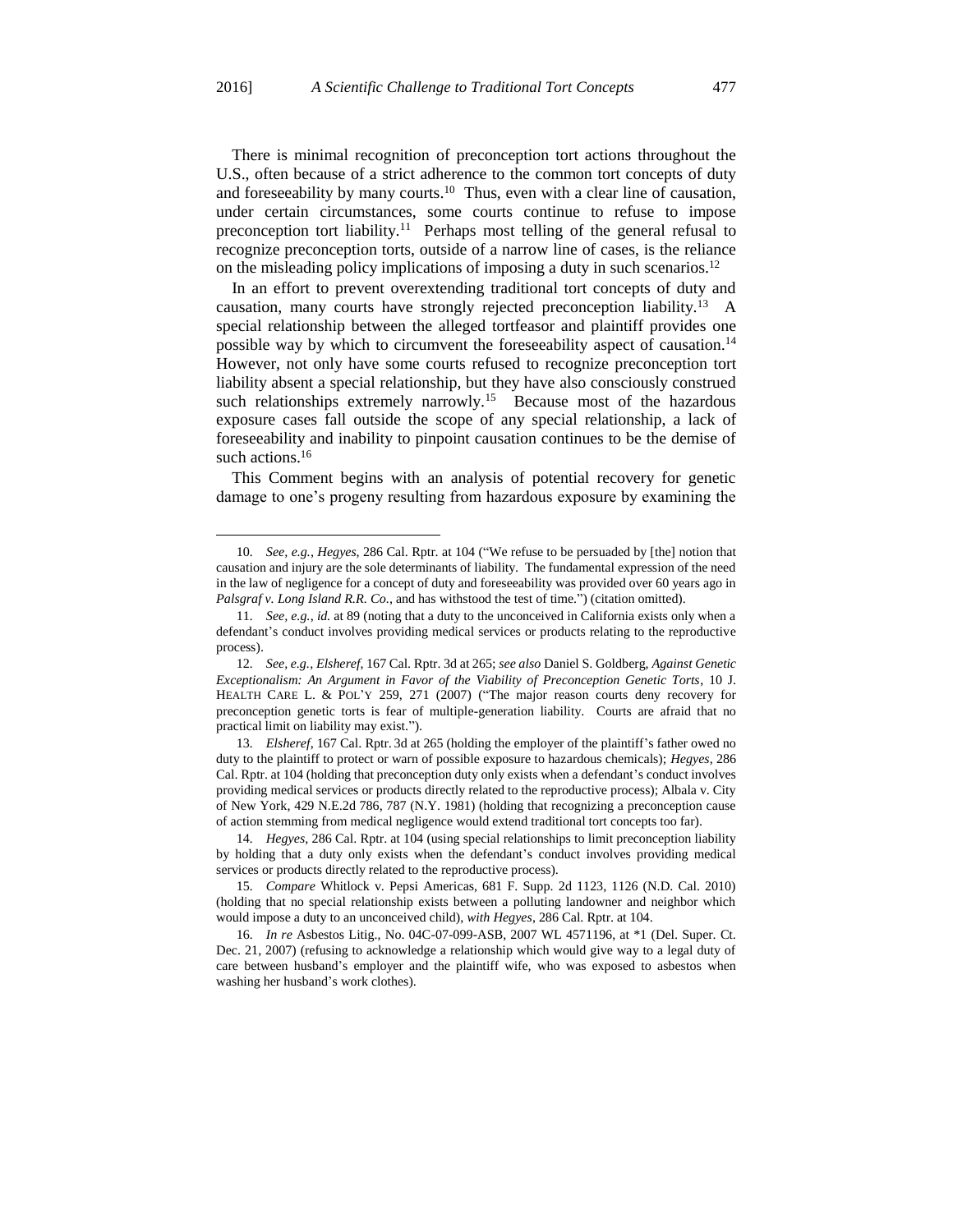treatment of preconception torts in American Jurisprudence. Next, this Comment focus on the two applicable legal principles of duty and causation, drawing on comparable tort duties and technological advances in genetic identification that could strengthen causation. Finally, this Comment argues that causation and duty exist on a sliding scale. Therefore, with advances in genetic identification strengthening causation, the duty component of the tort should become less stringent. In response to policy implications that would arise from recognizing such a tort, this Comment proposes that the tort inherently limits itself, but if necessary, statutory regulation may be the best mechanism in preventing the tort from becoming uncontrollable.

## I. PRECONCEPTION TORT LIABILITY—A COMMON LAW DEVELOPMENT OF LIABILITY AND CHALLENGES FACING INJURED PLAINTIFF

#### *A. The Origin of the Preconception Tort*

Like any other tort, a preconception tort requires the plaintiff to establish duty, breach of duty, causation, and injury.<sup>17</sup> However, because of the unique nature of preconception torts, especially those involving exposure, the elements necessary to establish a cause of action are malleable and much more complex than usual.<sup>18</sup> Elements of causation and duty are particularly problematic, as evidenced by the difficulties plaintiffs face in establishing preconception liability.<sup>19</sup>

1946 marked the first time a U.S. court recognized a cause of action for an injury to a child prior to birth, when the court in *Bonbrest v. Kot*<sub>z</sub><sup>20</sup> reasoned that the child was viable or "one capable of living outside the womb."<sup>21</sup> Since then, courts have wrestled with how best to approach these controversial causes of action.<sup>22</sup> In 1963, *Jorgenson v. Meade Johnson Labs.*<sup>23</sup> undercut the viability test articulated in *Bonbrest* by recognizing a right of recovery for a wrongful

<sup>17</sup>*. See, e.g.*, Christopher M. Ernst, 3 Baldwin's Oh. Prac. Tort L. § 17:2 (2015) ("A preconception negligence claim must satisfy all the elements of a traditional negligence cause of action.").

<sup>18.</sup> Christopher J. Wiener, *Transgenerational Tort Liability for Epigenetic Disease*, 13 DEPAUL J. HEALTH CARE L. 319, 328–30 (2011) ("Three elements [duty of care to the unborn and their progeny, generational causation, legally cognizable injuries] of a negligence claim are particularly problematic when confronting a claim for transgenerational epigenetic harm . . .").

<sup>19.</sup> *Id.*

<sup>20.</sup> 65 F. Supp. 138 (D.D.C 1946).

<sup>21</sup>*. Id.* at 140.

<sup>22.</sup> The predicament facing the courts today revolves around reconciling century-old doctrinal tort concepts with modern scientific and medical advances. Courts view challenges to these doctrinal concepts, such as duty and foreseeability, as the first in what would be a wave of limitless litigation. In confronting these challenges, the courts have mostly defended such concepts, relying on an array of rationale—policy, tortfeasor relationship and legislative specialization. *See infra* Section I.B.

<sup>23.</sup> 483 F.2d 237 (10th Cir. 1973).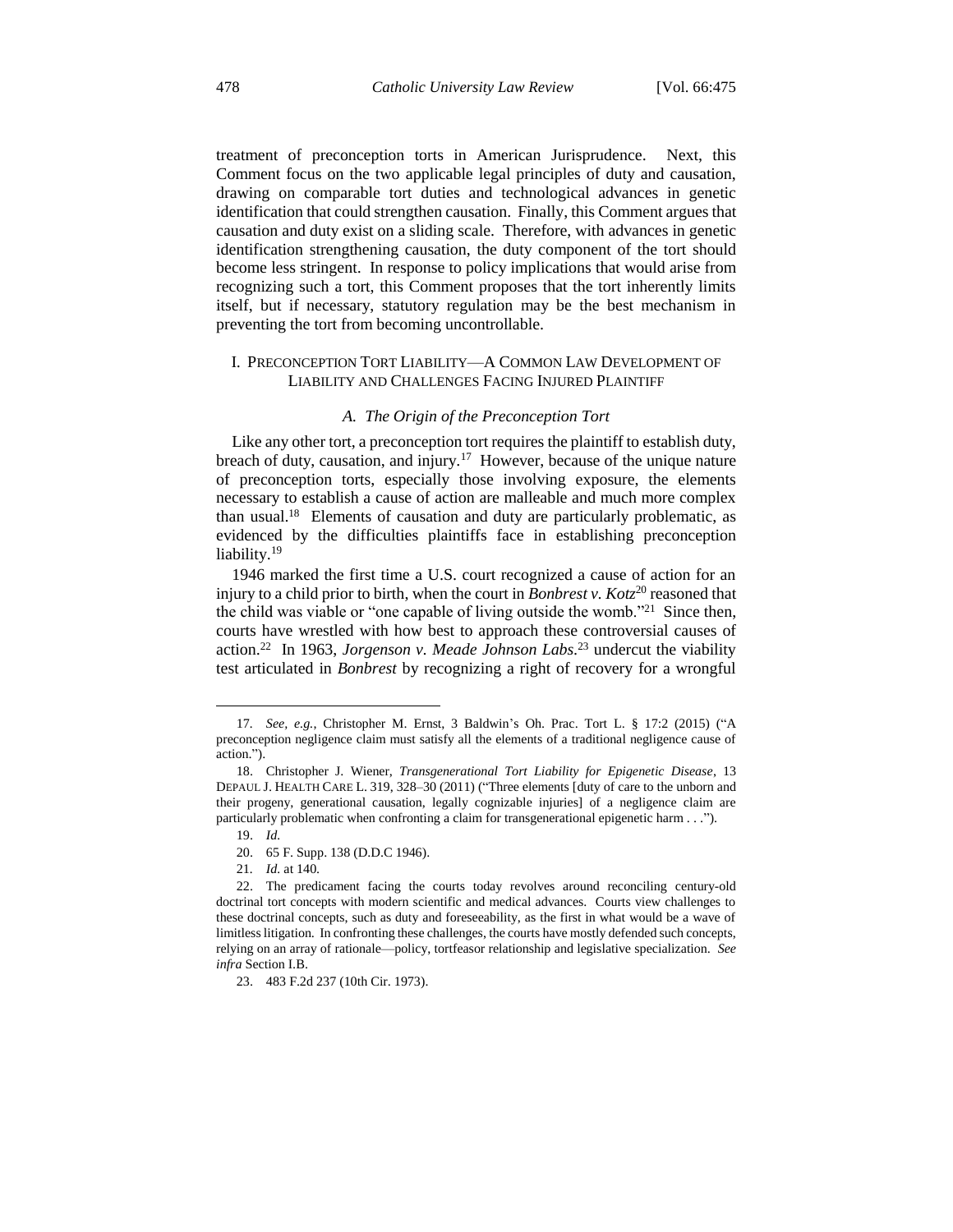action that occurred prior to conception.<sup>24</sup> Subsequently, courts have applied the rationale of *Jorgenson* and recognized preconception tort liability because the child's existence triggers the ability to recover.<sup>25</sup> Preconception tort actions of this type have been successful, in part, because of the definite causation link traceable from the injury to the defendant.<sup>26</sup> However, the recognition of preconception tort liability in *Jorgenson* and *Renslow* did not lead to widespread acceptance of preconception tort liability throughout the United States, as courts have limited the applicability of these holdings to a subset of factually identical cases.<sup>27</sup>

## *B. The Pot Calling the Kettle Black: The Arbitrary Refusal of Courts not to Impose a Preconception Duty*

Much less scientific than the causation aspect of preconception torts, the question of duty turns almost solely on policy. Embedded in these policy considerations is the hardened concept of foreseeability, established by Judge Cardozo in *Palsgraf v. Long Island Railroad Co.*<sup>28</sup> According to Cardozo, negligence is "a term of relation."<sup>29</sup> Thus, one does not owe a duty to unforeseeable plaintiffs.<sup>30</sup> Some courts have been weary of imposing a duty to the unconceived solely on the basis of an inability to reconcile foreseeable liability and endless liability.<sup>31</sup> Because courts must consider the repercussions

<sup>24</sup>*. Id.* at 240 (noting one would not deny recovery to an infant suffering injury as a result of a defective food product manufactured prior to conception).

<sup>25</sup>*. See, e.g.*, Renslow v. Mennonite Hosp., 367 N.E.2d 1250, 1255 (Ill. 1977) (holding that "there is a right to be born free from prenatal injuries foreseeably caused by a breach of duty to the child's mother" but injury can only occur after existence, not prior); *see also* David S. Steefel, *Preconception Torts: Foreseeing the Unconceived* Renslow v. Mennonite Hospital, 48 U. COLO. L. REV. 621, 624 (1977) (noting that this constitutes "a biological approach to justify recovery for preconception torts").

<sup>26.</sup> In *Renslow*, causation was premised on the well-established medical fact that Rh-positive blood is never transfused with Rh-negative blood, thus effectively eliminating the need for the court to grapple with complex causation issues. *Renslow*, 367 N.E.2d at 1253.

<sup>27.</sup> Greenberg, *supra* note 3, at 335–41. Greenberg notes that courts have limited the recognition of preconception liability with most states willing only to recognize preconception liability in medical malpractice actions and products liability action. *Id.* In 1997, only three states had considered whether to impose preconception liability outside of medical malpractice and preconception liability, with Indiana being the only state to allow the cause of action to proceed to trial. *Id.* at 340–41.

<sup>28.</sup> 162 N.E. 99 (N.Y. 1928).

<sup>29</sup>*. Id.* at 101.

<sup>30</sup>*. Id.* ("If the harm was not willful, he must show that the act as to him had possibilities of danger so many and apparent as to entitle him to be protected against the doing of it though the harm was unintended.").

<sup>31</sup>*. See, e.g.*, Albala v. City of New York, 429 N.E.2d 786, 787 (N.Y. 1981) (holding that recognizing a preconception cause of action stemming from medical negligence would extend traditional tort concepts too far).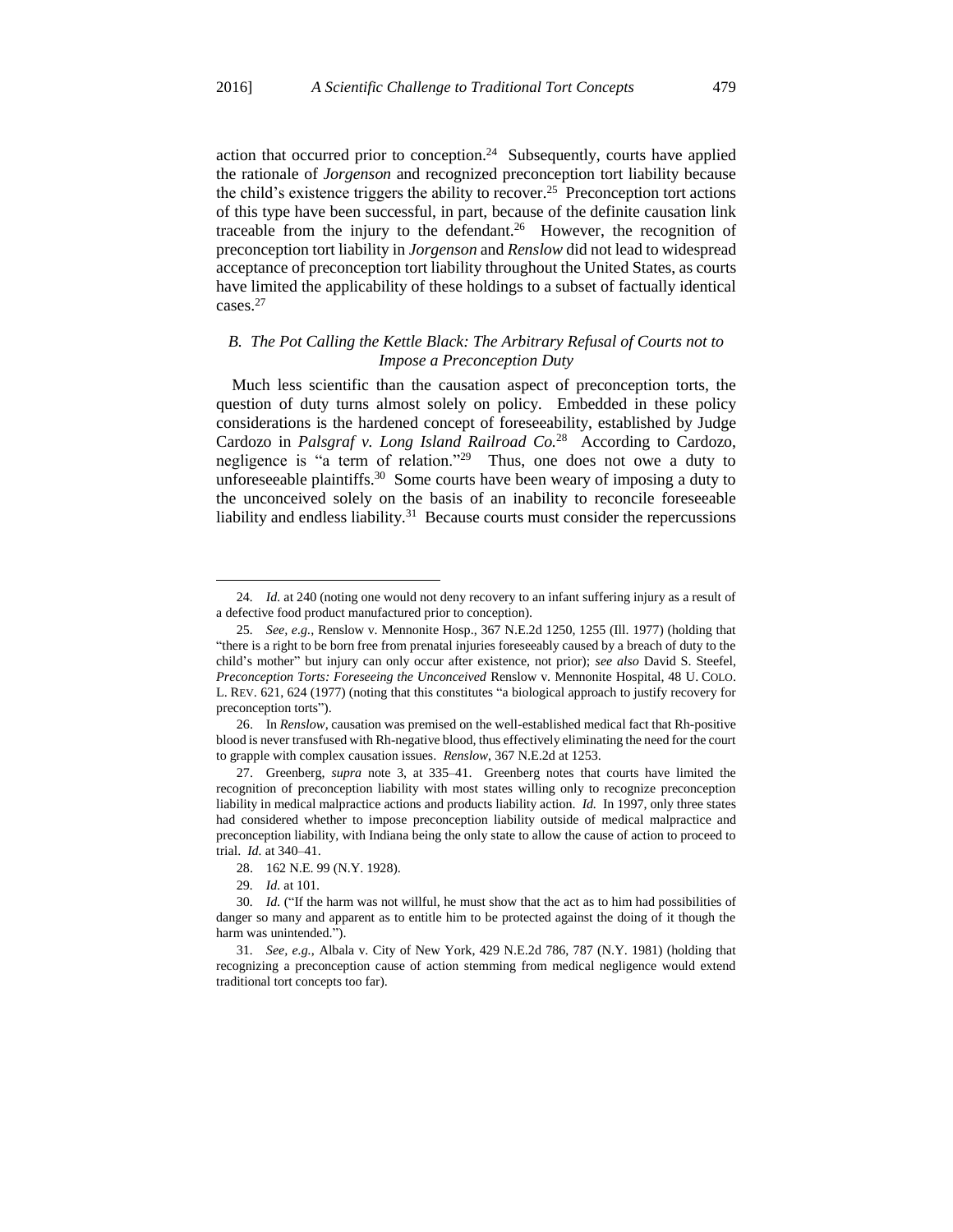of their holdings, the concern of overextending liability by recognizing a duty to the unconceived is quite common.<sup>32</sup>

#### *1. Adherence to Foreseeability in Preventing Limitless Liability*

*Albala v. City of New York*<sup>33</sup> was a case in which the argument in favor of finding preconception tort liability appeared to be strong. However, the Court of Appeals of New York refused to recognize any such action.<sup>34</sup> In *Albala*, the plaintiff's mother suffered a damaged uterus when she underwent an abortion.<sup>35</sup> Four years after the negligently administered abortion, the plaintiff was born with severe brain damage, allegedly caused by the mother's damaged uterus.<sup>36</sup> In holding that the plaintiff did not have a cognizable cause of action, the court noted the "staggering implications of any proposition which would honor claims assuming the breach of an identifiable duty for less than a perfect birth and by what standard and the difficulty in establishing a standard or definition of perfection."<sup>37</sup>

Echoing *Albala*, *Catherwood v. American Sterilizer Co.*<sup>38</sup> refused to consider the possibility of recovery for a plaintiff alleging that her mother's exposure to a hazardous substance caused chromosomal damage.<sup>39</sup> The court acknowledged that New York had "carefully avoided opening the doors to litigation by plaintiffs claiming injury due to acts of defendants before their birth[,]" and thus, reiterated that it would abide by precedent in refusing to recognize a duty to the unconceived.<sup>40</sup>

In *Hegyes v. Unjian Enterprises, Inc.*, <sup>41</sup> a California court discussed the importance of foreseeability in preconception cases, noting:

[w]e refuse to be persuaded by [the] notion that causation and injury are the sole determinants of liability. The fundamental expression of the need in the law of negligence for a concept of duty and foreseeability was provided over 60 years ago in *Palsgraf v. Long Island R. Co.*, and has withstood the test of time."<sup>42</sup>

37*. Id.* at 273 (citing Becker v. Schwartz, 46 N.Y.2d 401, 411 (N.Y. 1978)) (citation omitted).

38. 498 N.Y.S.2d 703 (N.Y. Sup. Ct. 1986).

40*. Id.* at 706.

42. *Id.* at 104 (citation omitted).

<sup>32</sup>*. See, e.g.*, *id.* ("We are of the opinion that the recognition of a cause of action under these circumstances would require the extension of traditional tort concepts beyond manageable bounds").

<sup>33.</sup> 428 N.E.2d 786 (N.Y. 1981).

<sup>34</sup>*. Id.* at 788.

<sup>35</sup>*. Id.* at 787.

<sup>36</sup>*. Id.*

<sup>39</sup>*. Id.* at 705.

<sup>41.</sup> 286 Cal. Rptr. 85 (Cal. Ct. App. 1991).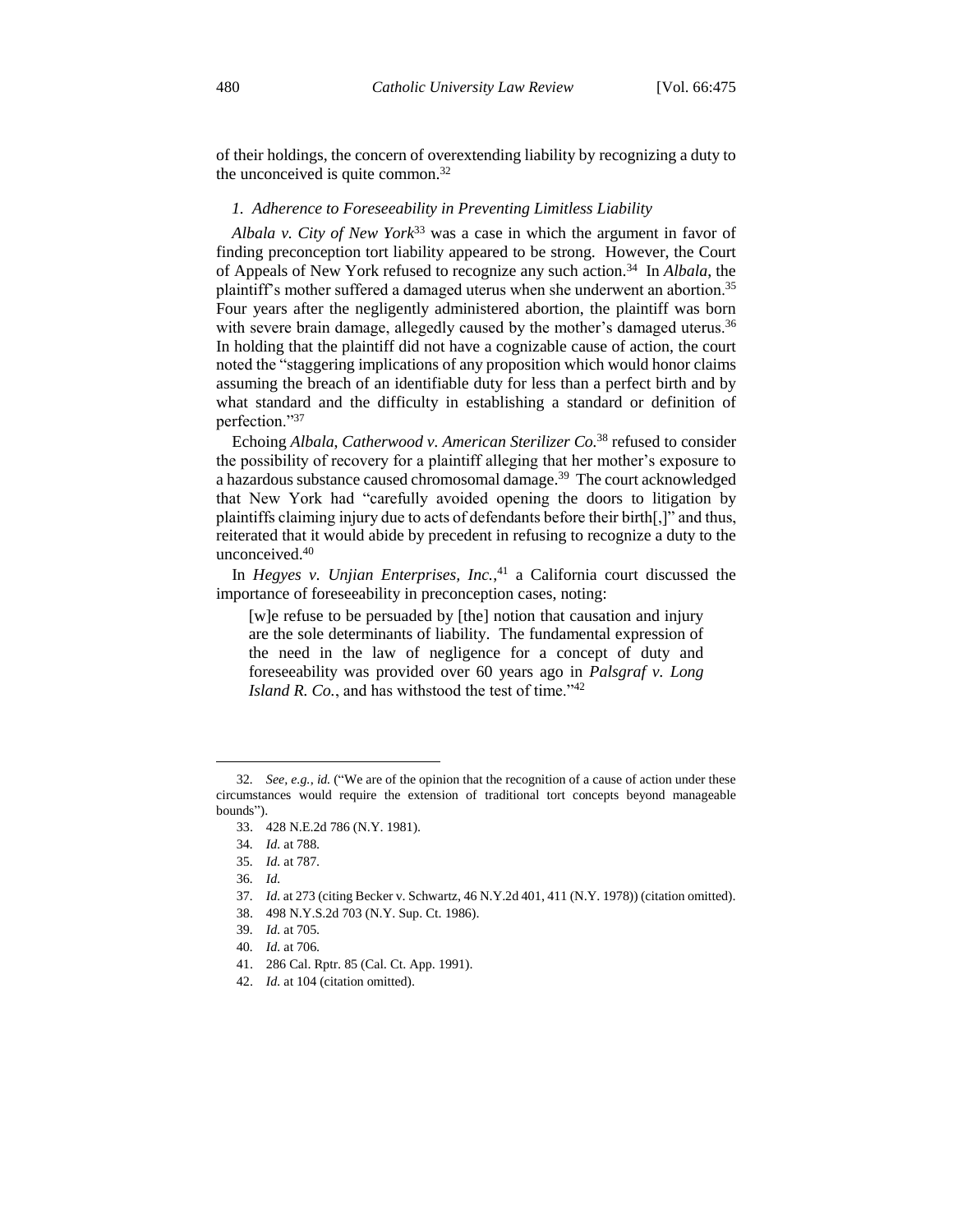In *Hegyes*, the plaintiff's mother was injured in a car accident two years prior to conception.<sup>43</sup> Directly following the accident, the mother was fitted with a lumbo-peritoneal shunt, $44$  which eventually caused the plaintiff's premature birth and resulted in various personal injuries.<sup>45</sup> The court held that the defendant owed no legal duty to the subsequently conceived child, as the defendant's conduct of driving negligently "was not 'likely to result' in plaintiff's conception or birth, let alone her alleged injuries nearly three years after the car accident."<sup>46</sup> Although unrelated to any type of exposure or genetic damage, *Hegyes* remains a seminal preconception tort case, as it underlines the reluctance of courts to impose an unforeseeable duty or limitless liability on a preconception tortfeasor.<sup>47</sup>

Policy rationale, although much different in nature, was yet again the demise of a preconception tort in *Peters v. Texas Instruments Inc.*, <sup>48</sup> where the plaintiff alleged that his father's exposure to toxic substances at work caused him to be born with several birth defects, including partial blindness.<sup>49</sup> Distinct from the policy rationale of *Albala*, the court acknowledged that Texas precedent established that it was the role of the legislature, rather than the judiciary, to recognize such complex actions.<sup>50</sup> In support of this, the court cited a prior Texas case which pointed to the necessity of research and analysis of scientific and medical data, and the development of specific laws to address the findings a procedure unique to the legislature.<sup>51</sup>

50*. Id.* at \*7.

<sup>43</sup>*. Id.* at 86.

<sup>44</sup>*. Id.* A lumbar-peritoneal shunt is a tube inserted between two vertebrae in the lumbar portion of the spine to redirect excess fluid. *Spinal Shunt*, BEAUMONT, www.beaumont.edu/ neuroscience/neurological-treatments-services/spinal-shunt (last visited Nov. 7, 2016).

<sup>45</sup>*. Hegyes*, 286 Cal. Rptr. at 86.

<sup>46</sup>*. Id.* at 101.

<sup>47</sup>*. See, e.g.*, Whitlock v. Pepsi Americas, 681 F. Supp. 2d 1123, 1126–27 (N.D. Cal. 2010) (holding that "to date no California courts have found a duty to a preconception plaintiff for torts unrelated to the reproduction context. *Hegyes* has been the law in California for 19 years.").

<sup>48.</sup> C.A. No. 10C–06–043 JRJ, 2011 WL 4686518 (Del. Super. Ct. Sept. 30, 2011).

<sup>49</sup>*. Id.* at \*1.

To the extent a workable standard of care could be developed or the scope of conduct to which the standard is applied could be limited, it would only be through extensive research and analysis of scientific and medical data, an evaluation of broad matters of public policy, and the development of specific laws to address the concerns and needs of the citizenry. *These matters are uniquely within the realm of the legislature, not the judiciary*. *It is the legislature's role to reflect the values of its constituents in its creation of laws.*

*Id.* (quoting Chenault v. Huie, 989 S.W.2d 474, 478 (Tex. App. 1999) (emphasis in original). 51*. Id.* at \*6–7 (citing *Chenault*, 989 S.W.2d at 477-78).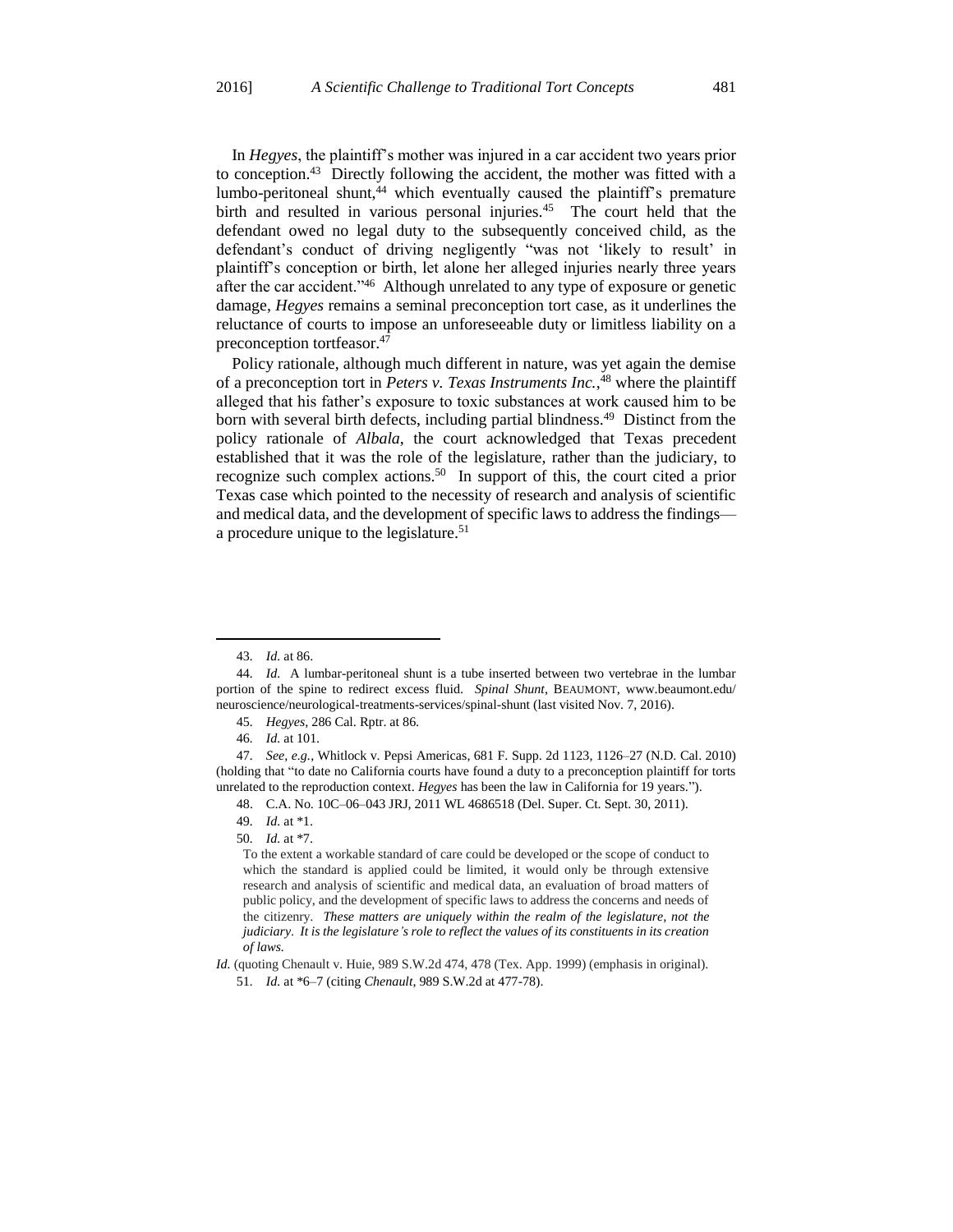## *2. Narrowly Construing Special Relationships to Limit Duty to the Unconceived*

When deciding whether to impose a duty, courts have regularly looked to the relationship between the alleged tortfeasor and the plaintiff.<sup>52</sup> Many successful plaintiffs have relied on special relationships<sup>53</sup> to convince courts to recognize a duty to the unconceived.<sup>54</sup> However, courts continue to emphasize the narrow applicability of such relationships.<sup>55</sup> Thus, because most, if not all, hazardous exposure cases fall outside the scope of any special relationship, the inability to establish foreseeability continues to be the demise of such actions.<sup>56</sup>

In *Rodriguez v. Intel Corp.*, <sup>57</sup> a Delaware state court rejected the plaintiff's attempt to establish a special relationship and declined to impose a duty on the defendant.<sup>58</sup> In *Rodriguez*, the plaintiff alleged that her father's preconception exposure to reproductively harmful chemicals while working at the defendants' factories caused severe birth defects.<sup>59</sup> Although the relationship between the father and the defendants may have been sufficient to impose a duty, the court held that a preconception duty would not be recognized because the plaintiff did not demonstrate a special relationship between the defendants and the plaintiff  $child.<sup>60</sup>$ 

Similarly, the California Court of Appeals has narrowly construed special relationships, holding that an employer/employee relationship does not establish a duty to the employee's unconceived children.<sup>61</sup> In *Elsheref*, the plaintiff alleged that his father's preconception exposure to toxic chemicals, while working at the defendant's factory, caused multiple birth defects.<sup>62</sup> Concluding that the workplace relationship was not sufficient to establish a special relationship, not only did the court hold that the defendant did not have a duty to protect the plaintiff, but the court also held that the defendant did not have a duty to warn the plaintiff's father that certain chemicals may pose a danger to

<sup>52</sup>*. See, e.g.*, Rodriguez v. Intel Corp., C.A. No. N11C–08–029 JRJ, 2014 WL 605472, at \*7 (Del. Super. Ct. Jan. 28, 2014) (holding that a preconception duty to the plaintiff could not be imposed absent the existence of a special relationship).

<sup>53.</sup> For example, a relationship like "physician-patient" constitutes a special relationship. Hegyes v. Unjian Enterprises, Inc., 286 Cal. Rptr. 85, 87 (Cal. Ct. App. 1991).

<sup>54</sup>*. See id.* at 90, 93, 94–95 ("[C]ase law imposes liability only when there is a 'special relationship' between the defendant and the mother giving rise to a *duty* to the minor plaintiff. The defendant's conduct in those cases is inextricably related to the inevitable future pregnancy, a key element missing from the present facts.") (emphasis in original).

<sup>55</sup>*. See supra* note 15 and accompanying text.

<sup>56</sup>*. See, e.g.*, *Rodriguez*, 2014 WL 605472, at \*6–8.

<sup>57.</sup> C.A. No. N11C–08–029 JRJ, 2014 WL 605472 (Del. Super. Ct. Jan. 28, 2014).

<sup>58</sup>*. Id. at* \*1, \*7.

<sup>59</sup>*. Id.* at \*1.

<sup>60</sup>*. Id.* at \*7.

<sup>61</sup>*. See* Elsheref v. Applied Materials, Inc., 167 Cal. Rptr. 3d 257, 265 (Cal. Ct. App. 2014).

<sup>62</sup>*. See id.* at 260.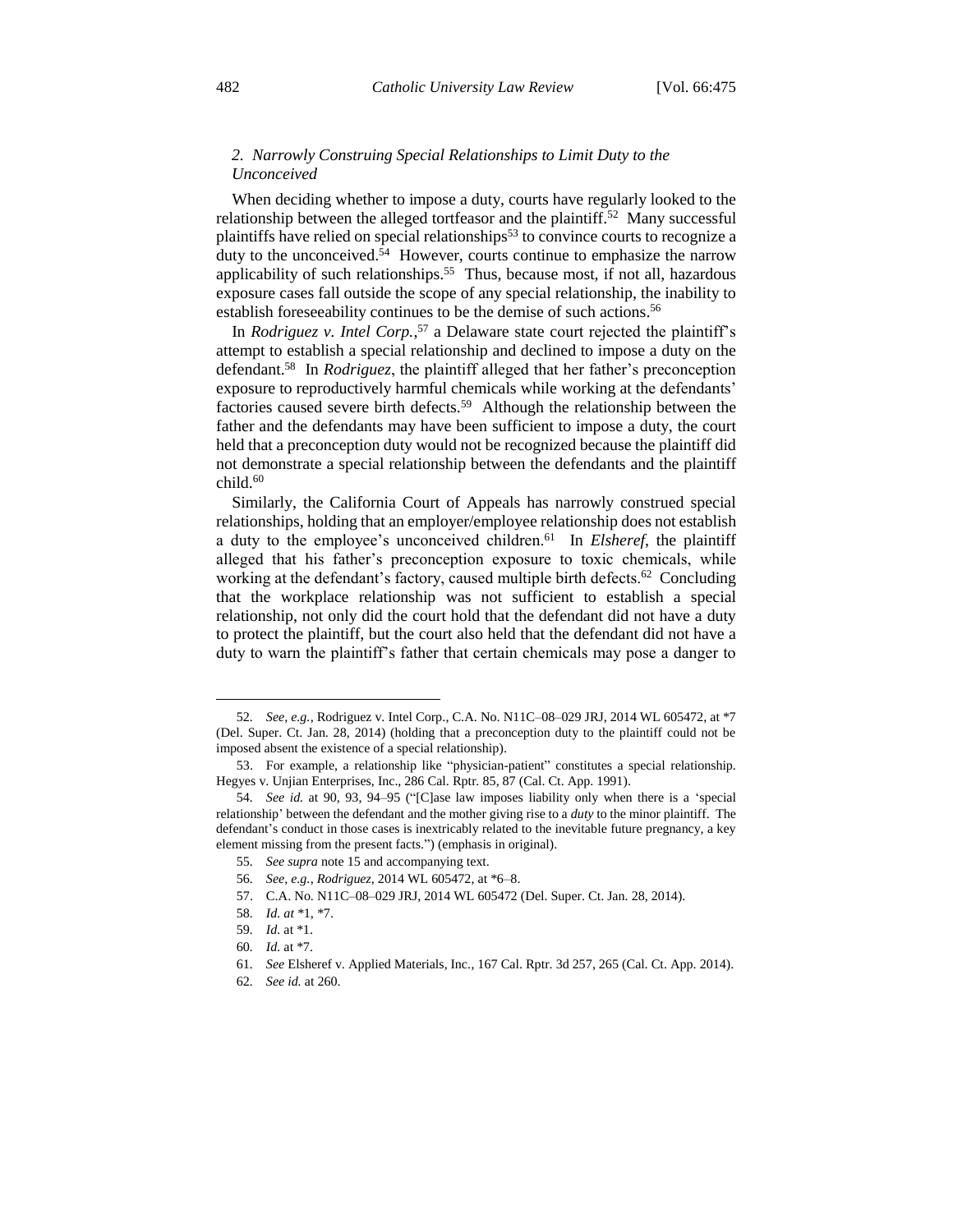his unborn children.<sup>63</sup> By refusing to impose a duty to warn, *Elsheref* moved a step further than most courts, thereby exemplifying the reluctance of courts to impose any sort of preconception duty.<sup>64</sup>

#### *C. Establishing Causation Without Actually Establishing Causation*

One would think that advances in science and technology may afford courts the ability to more easily recognize preconception torts, but this is often not the case.<sup>65</sup> However, the need to properly compensate victims and deter wrongful conduct may begin to push courts to think differently.<sup>66</sup> Regardless, paintiffs face an upward battle in convincing a court that a single substance or action is responsible for an injury, given that humans are exposed to a variety of chemicals and substances on a daily basis.<sup>67</sup> Plaintiffs must not only demonstrate that a substance or product is able to cause an injury, but also that the resulting harm is directly attributable to that substance or product—what are commonly referred to as general and specific causation, respectively.<sup>68</sup>

#### *1. General Causation*

#### *a. Epidemiological Causation*

The use of epidemiological evidence is the most common way to prove general causation.<sup>69</sup> Epidemiological evidence establishes cause and effect by

65*. See* Allison Hite, *Who's to Blame?: How Genetic Information Will Lead to More Accurate Decisions in Toxic Tort Litigation*, 63 S.C. L. REV. 1031, 1031 (2012) ("In the absence of the exacting science that courts crave, decisions in toxic tort cases are often based on mere inferences.") (emphasis omitted).

66*. See* Steefel, *supra* note 25, at 625 (noting that "[t]he birth of children with debilitating physical injuries imposes undesirable costs on society" and "to the extent that the tort law is compensatory, it is irrelevant whether the plaintiff exists when the tortious conduct initially occurs.").

67*. See* Danielle Conway-Jones, *Factual Causation in Toxic Tort Litigation: A Philosophical View of Proof and Certainty in Uncertain Disciplines*, 35 U. RICH. L. REV. 875, 881–82 (2002) ("Because a toxic exposure plaintiff may have encountered various background risks, proving that the specific toxin caused her injury strongly militates against a finding of factual causation in today's legal climate.").

68. Albert C. Lin, *Beyond Tort: Compensating Victims of Environmental Toxic Injury*, 78 S. CAL. L. REV. 1439, 1447–51 (2005).

69*. See* Norris v. Baxter Healthcare Corp., 397 F.3d 878, 882 (10th Cir. 2005) ("We agree with the district court that epidemiology is the best evidence of general causation in a toxic tort case."); Hall v. Baxter Healthcare Corp., 947 F. Supp. 1387, 1403 (D. Or. 1996) ("The existence or nonexistence of relevant epidemiology can be a significant factor in proving general causation in toxic tort cases."); Neal C. Stout, *Judging the Reliability of Expert Causation Opinions Based on Epidemiology Data After* King v. Burlington Northern Santa Fe Railway Company*: Is the Judge a Gatekeeper or a Matador?*, 43 CREIGHTON L. REV. 1049, 1052 (2010) ("Epidemiology is a

<sup>63</sup>*. See id* at 265.

<sup>64</sup>*. Compare id.* (refusing to impose a duty to warn), *with supra* notes 33–51 and accompanying text (courts refusing to impose a duty of care, but not reaching the question of duty to warn).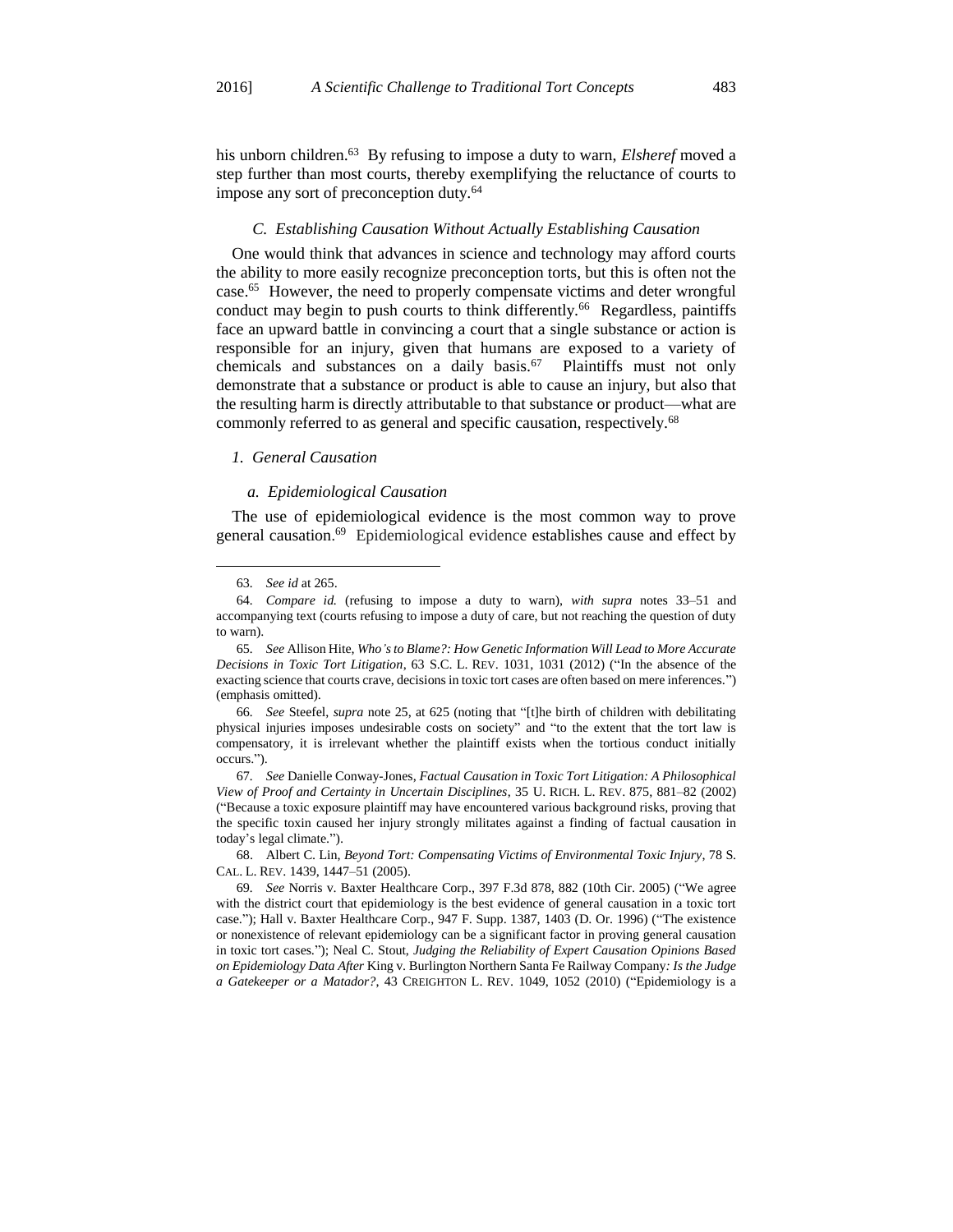"comparing the incidence of disease across exposed and unexposed populations, or comparing the incidence of exposure across sick and healthy populations."<sup>70</sup> Therefore, epidemiological evidence does not establish that an injury directly resulted from exposure, but merely that it *could* have resulted from such exposure.<sup>71</sup> Although plaintiffs cannot rely solely upon epidemiological evidence to establish causation, courts have noted the important role the evidence plays in demonstrating a plausible link between exposure and injury.<sup>72</sup> Absent the ability to show anything more than a mere probability, plaintiffs must provide scientific evidence that gives courts the opportunity to reach a concrete conclusion.<sup>73</sup>

#### *b. Temporal Causation*

If unable to rely on a scientific connection, plaintiffs may attempt to prove general causation by showing a temporal relationship between exposure and injury.<sup>74</sup> Under *Daubert*, most courts do not consider a temporal connection alone to be sufficient proof of causation.<sup>75</sup> However, "[a] temporal, or chronological, relationship must exist for causation to exist."<sup>76</sup> For plaintiffs alleging injury stemming from preconception exposure, temporal evidence has

 $\overline{a}$ 

branch of science focusing on the question of general causation, that is, whether a substance is capable of causing a particular disease.").

<sup>70.</sup> Steve Gold, *Causation in Toxic Torts: Burdens of Proof, Standards of Persuasion, and Statistical Evidence*, 96 YALE L.J. 376, 379–80 (1986).

<sup>71.</sup> Michael Green et al., *Reference Guide on Epidemiology*, *in* REFERENCE MANUAL ON SCIENTIFIC EVIDENCE 608–09 (3d ed. 2011) (noting that specific causation is beyond epidemiology and that "epidemiologists investigate whether an agent can cause a disease, not whether an agent did cause a specific plaintiff's disease").

<sup>72</sup>*. See, e.g.*, *In re* "Agent Orange" Prod. Liab. Litig., 611 F. Supp. 1223, 1239–40 (E.D.N.Y. 1985), *aff'd sub nom*, *In re* "Agent Orange" Prod. Liab. Litig. MDL No. 381, 818 F.2d 187 (2d Cir. 1987) ("In a mass tort case such as Agent Orange, epidemiologic studies on causation assume a role of critical importance . . .[and] [c]ommentators have approved the growing judicial reliance on such scientific evidence.").

<sup>73.</sup> Gold, *supra* note 70, at 379-80 ("[I]n an individual case, epidemiology cannot conclusively prove causation; at best, it can establish only a certain probability that a randomly selected case of disease was one that would not have occurred absent exposure, or the 'relative risk' of the exposed population.").

<sup>74.</sup> Alani Golanski, *General Causation at A Crossroads in Toxic Tort Cases*, 108 PENN ST. L. REV. 479, 508 (2003).

<sup>75</sup>*. See* Moore v. Ashland Chem. Inc., 151 F.3d 269, 273 (5th Cir. 1998) (en banc). In *Daubert v. Merrell Dow Pharms., Inc.*, the Supreme Court developed a list of factors for admissibility of scientific expert testimony under Fed. Rule Evid. 702, articulating that courts are to consider 1) whether the scientific methodology can be tested; 2) whether the technique has been subject to peer review or publication; 3) whether there is a known or potential error rate; 4) the existence and maintenance of standards controlling the technique's operation and 5) whether the methodology is generally accepted in the relevant scientific community. Daubert v. Merrell Dow Pharms., Inc., 509 U.S. 579, 592–94 (1993).

<sup>76.</sup> Green et al., *supra* note 71, at 601.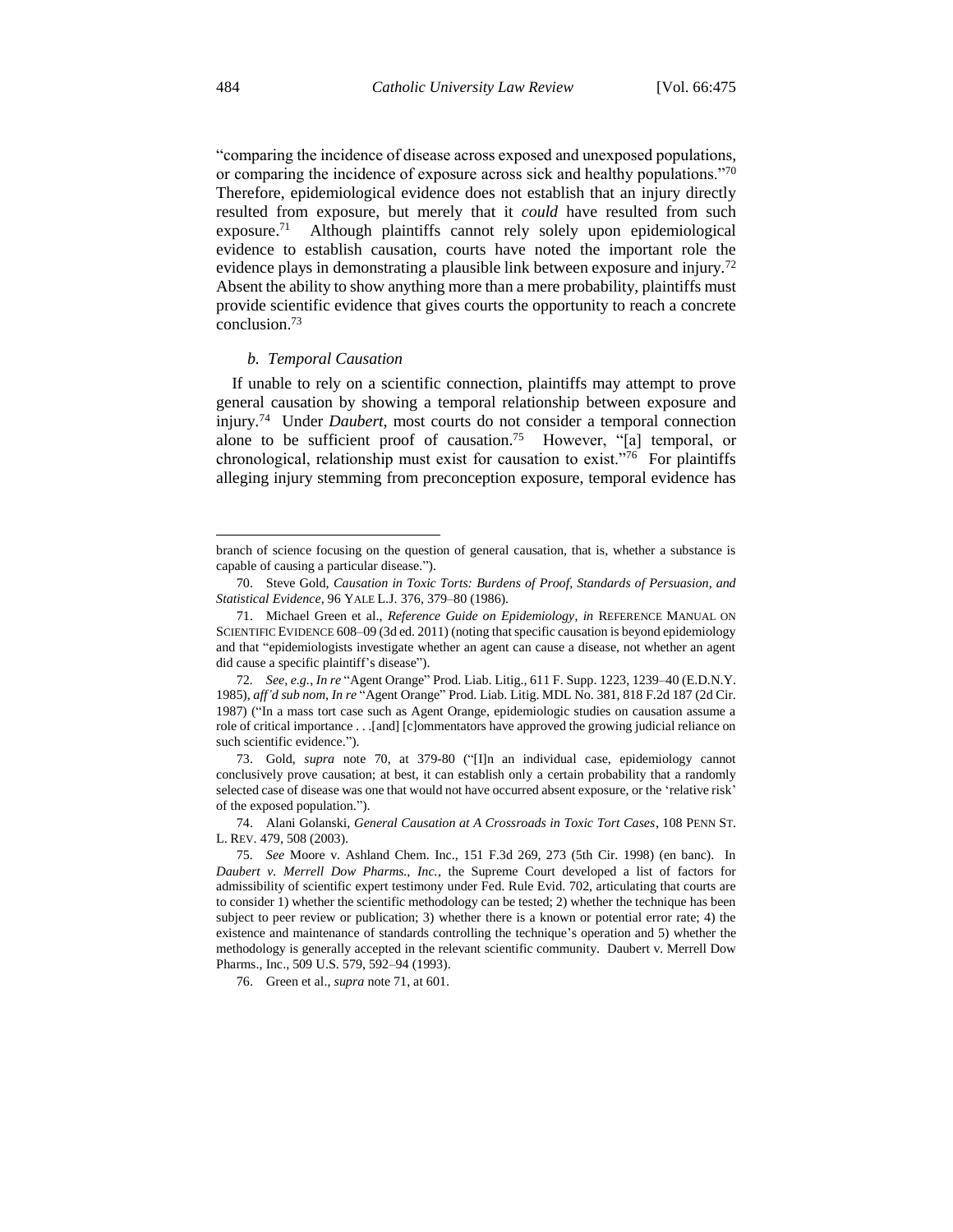minimal utility, given the lengthy period between exposure and actual injury.<sup>77</sup> Still, temporal evidence provides a causal link between the initial exposure and the corresponding genetic damage regardless of how many years ago the event may have occurred.<sup>78</sup>

For example, in *Moore v. Ashland Chem. Inc.*,<sup>79</sup> the plaintiff alleged that his exposure to a toxic chemical caused reactive airways dysfunction syndrome.<sup>80</sup> With just a few months separating the exposure and his diagnosis, the plaintiff attempted to use the temporal relationship as evidence of causation.<sup>81</sup> The court rejected this reasoning, holding that, absent any scientific evidence, and "[i]n the absence of an established specific connection between exposure and illness . . . the temporal connection between exposure to chemicals and an onset of symptoms, standing alone, is entitled to little weight in determining causation."<sup>82</sup>

However, some courts have allowed such evidence to be introduced. For example, in *Westberry v. Gislaved Gummi AB*<sup>83</sup> the U.S. Court of Appeals for the Fourth Circuit allowed the plaintiff to introduce expert testimony relating the temporal proximity of exposure to the onset and worsening of sinus problems as evidence of causation.<sup>84</sup> The court reasoned that "depending on the circumstances, a temporal relationship between exposure to a substance and the onset of a disease or a worsening of symptoms can provide compelling evidence of causation."<sup>85</sup>

#### *2. Specific Causation*

Needing to show more than the capability of a substance to cause injury, plaintiffs have struggled to demonstrate a definite connection between exposure and injury.<sup>86</sup> Some courts have required plaintiffs prove that "a defendant's conduct more than doubled the plaintiff's risk of injury" in order to establish

 $\overline{a}$ 

86. Golanski, *supra* note 74, at 487 ("Establishing specific causation under traditional standards would be 'oppressively problematic' in the toxic tort area because these cases typically involve long latency periods between exposure and illness, as well as disease types that may be associated with multiple causal factors. At the same time, the specific causation requirement usually endures in some form, and plaintiffs who establish a substance's general harmful propensity may still fail to demonstrate that it probably caused their injury."); Lin, *supra* note 68, at 1449–52; *see also* Joseph Sanders, *Apportionment and Proof in Toxic Injury Cases*, 10 KAN. J.L. & PUB. POL'Y 200, 202 (2000) (noting that "[s]pecific causation evidence seems to be the holy grail of toxic torts").

<sup>77</sup>*. Id.* at 601–02.

<sup>78</sup>*. Id.* at 601.

<sup>79.</sup> 151 F.3d 269 (5th Cir. 1998).

<sup>80</sup>*. Id.* at 272.

<sup>81</sup>*. Id.* at 278 (citing Cavallo v. Star Enter., 892 F. Supp. 756, 772–73 (E.D. Va. 1995)) ("The proffered expert relied substantially on the temporal proximity between exposure and symptoms."). 82*. Id.*

<sup>83.</sup> 178 F.3d 257 (4th Cir. 1999).

<sup>84</sup>*. Id.* at 265.

<sup>85</sup>*. Id.*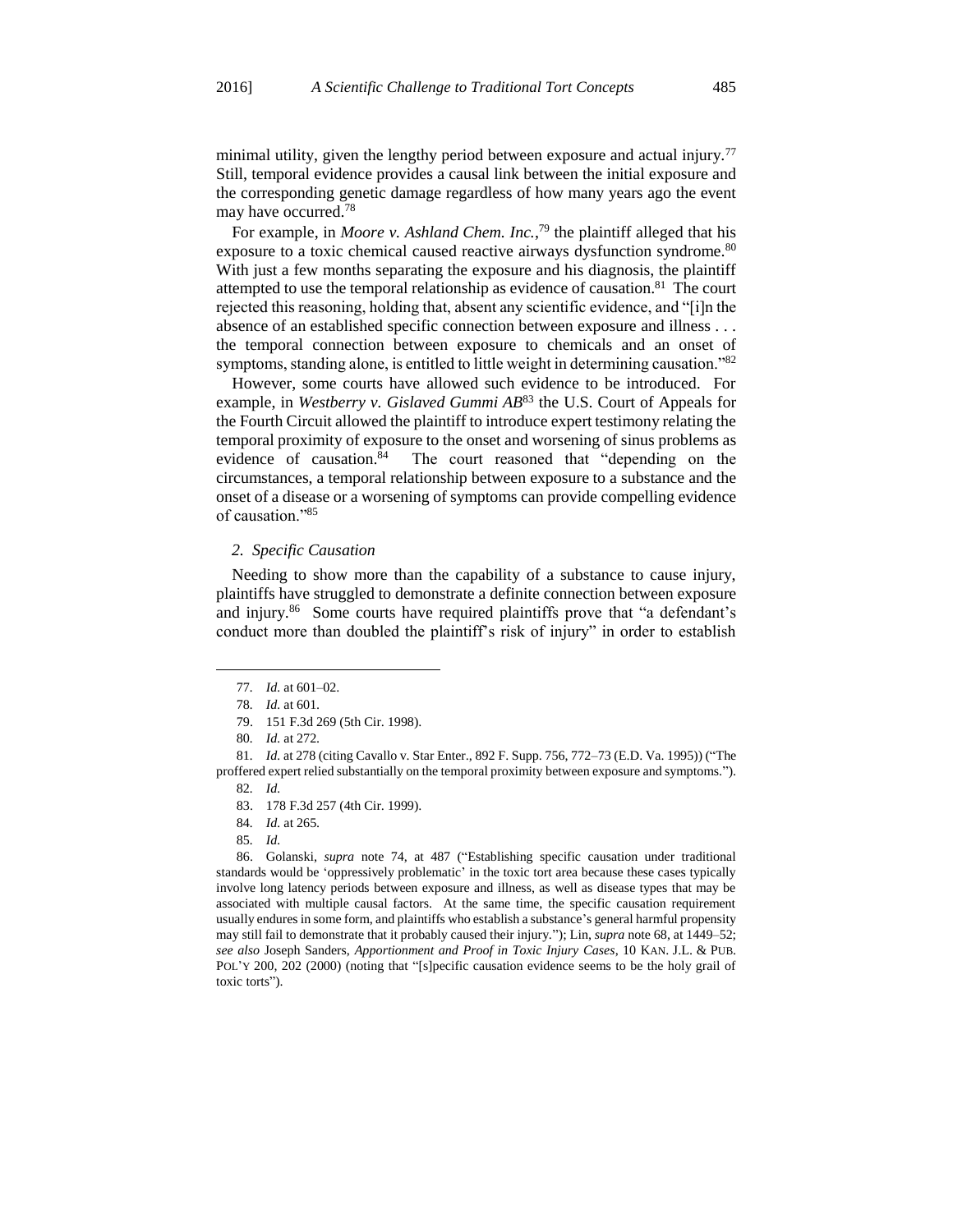causation beyond a preponderance of the evidence. $87$  Although this requirement is essentially synonymous to extremely strong epidemiological evidence, without any mechanisms that provide absolute certainty, courts are forced to make a judgment call.<sup>88</sup> Thus, with respect to specific causation, epidemiological evidence can only show an extremely high probability that the relative risk of injury was doubled.<sup>89</sup> Without any absolute conclusiveness, defendants utilize experts to undermine the certainty of causation.<sup>90</sup>

#### *a. Toxicogenomics*

With plaintiffs struggling to establish causation, toxicogenomics might provide the solution plaintiffs are seeking. An emerging scientific field, toxicogenomics analyzes the "impact of potentially toxic compounds on gene expression."<sup>91</sup> Although the admissibility of toxicological evidence is often more controversial than the admissibility of epidemiological evidence, such evidence can provide heightened levels of specificity.<sup>92</sup> For example, toxicogenomics "permit[s] researchers to isolate the effects of exposure to a

One external problem is the existence of background risks that may cause a harm similar to the type of harm that could also be caused by exposure to a toxic substance. Scientific proof must isolate, or at the very least, account for background risks before plaintiffs can affirmatively state, with sufficient mathematical probability, that a toxic exposure is causally related to or associated with a disease or injury. The persistent reality is that populations in industrialized communities are exposed to multiple natural, as well as artificial, byproducts that may affect individuals as readily as any exposure to a toxic substance.

92. Goldstein & Henifin, *supra* note 91, at 413–14.

<sup>87.</sup> Lin, *supra* note 68, at 1449–52 (emphasis omitted); Green et al., *supra* note 71, at 612 ("Courts . . . have permitted expert witnesses to testify to specific causation based on the logic of the effect of a doubling of the risk.").

<sup>88</sup>*. See generally* Lin, *supra* note 68, at 1449–52 (discussing the different methods courts use to determine causation).

<sup>89.</sup> Margaret A. Berger, *Eliminating General Causation: Notes Towards a New Theory of Justice and Toxic Torts*, 97 COLUM. L. REV. 2117, 2126–28 (1997); David E. Bernstein, *Getting to Causation in Toxic Tort Cases*, 74 BROOK. L. REV. 51, 54 (2008) ("[T]he plaintiff must show that the exposure at issue did not simply slightly raise the hypothetical risk of injury, but in fact more than doubled the risk of the harm. Courts, borrowing scientific terminology, often refer to the doubling of the risk as a 'relative risk' of greater than two. In legal terms, this equates to ensuring that a preponderance of the evidence shows that the relevant exposure was the cause of his injury.").

<sup>90.</sup> Berger, *supra* note 89, at 2129–29 ("In summary, the scientific evidence relied on to prove causation is subject to numerous kinds of uncertainty."); *see also* Conway-Jones, *supra* note 67, at 884–85. A discussion by Conway-Jones about background risks is indicative of another way in which to inject uncertainty into causation:

*Id.* at 884.

<sup>91.</sup> John C. Childs, *Toxicogenomics: New Chapter in Causation and Exposure in Toxic Tort Litigation*, 69 DEF. COUNS.J. 441, 441 (2002); *see also* Bernard D. Goldstein & Mary Sue Henifin, *Reference Guide on Toxicology*, *in* REFERENCE MANUAL ON SCIENTIFIC EVIDENCE 401, 403 (2d ed. 2011) (quoting CASARETT AND DOULL'S TOXICOLOGY: THE BASIC SCIENCE OF POISONS 13 (Curtis D. Klaassen ed., 5th ed. 1996) ("[Toxicogenomics] is 'the study of the adverse effects of chemicals on living organisms.'").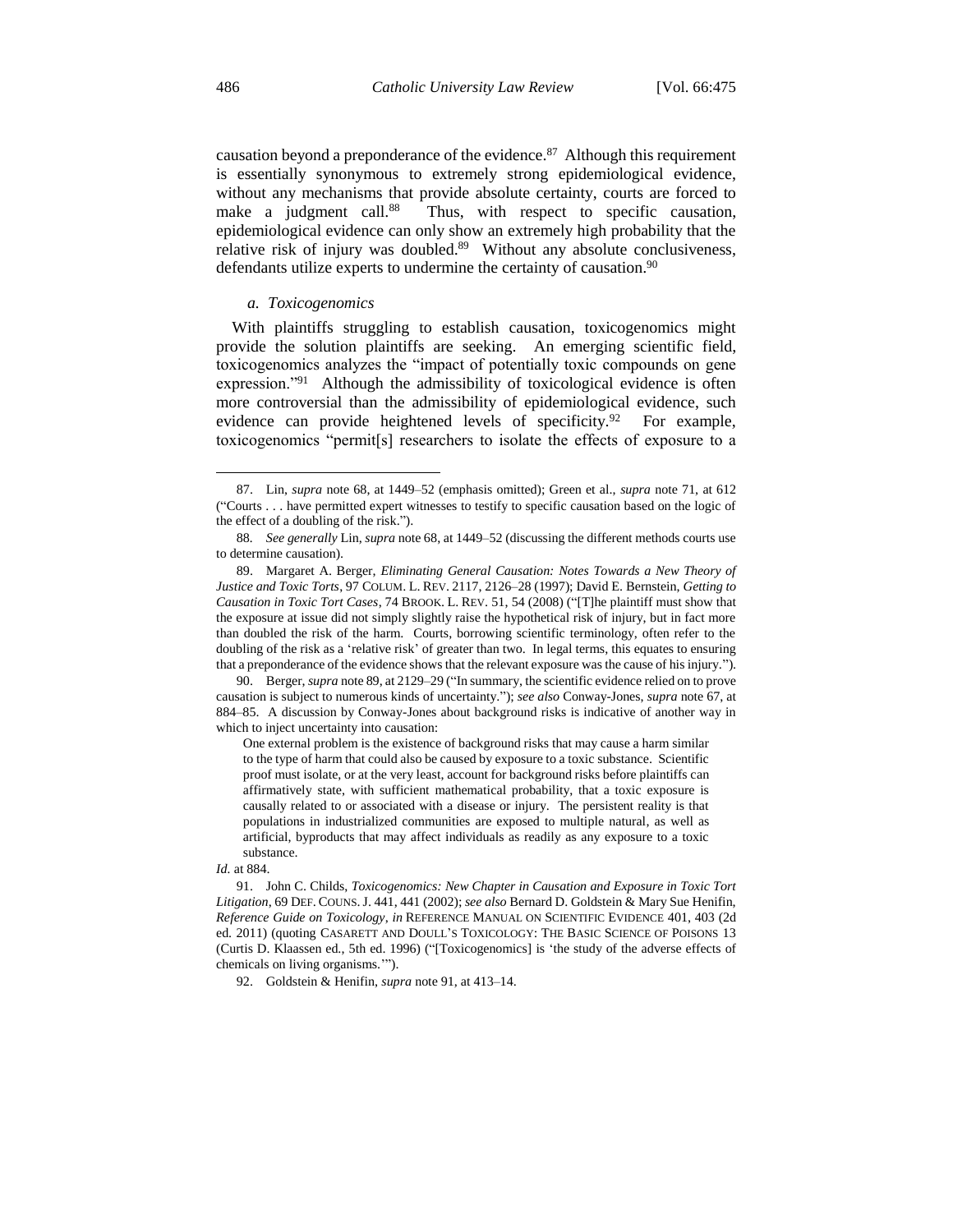single chemical or to known mixtures . . . offer[ing] unique information concerning dose-response relationships, mechanisms of action, specificity of response, and other information relevant to the assessment of causation."<sup>93</sup> By analyzing how different environmental interactions impact gene expression, toxicogenomics can provide highly conclusive evidence of disease causation.<sup>94</sup>

The most popular monitoring method is a DNA microarray, which provides "simultaneous monitoring of gene expression levels . . . . "<sup>95</sup> Scientists are able to identify sources of acquired disease, genetic mutations caused by exposure, and the degree to which certain toxins are responsible for the onset of disease.<sup>96</sup> The strength of this evidence faces the same challenges as epidemiological evidence because scientists have been unable to isolate other variables or discount individual susceptibility to disease.<sup>97</sup> However, it is certainly a stronger indicator of causation than the probabilistic epidemiological evidence and may provide the strongest path to relief for plaintiffs.<sup>98</sup>

#### II. CIRCUMVENTING STRICT NOTIONS OF PRECONCEPTION TORT LIABILITY

While the decision of whether to recognize preconception tort liability appears clear cut on the surface, it is actually anything but clear.<sup>99</sup> A crucial factor to consider is the degree to which this type of liability is linked to century old, doctrinal tort concepts. The fear of disturbing the interpretation of such concepts weighs heavily on courts examining preconception tort actions.<sup>100</sup> However, the

## *Id.*

98*. Id.*

"The value of toxicogenomics to toxic tort litigators is quite apparent. For plaintiffs who have insufficient scientific proof that a product was more likely than not to cause cancer, the ability to show that an exposure to the product resulted in a genetic polymorphism or gene sequence difference, which increased cancer susceptibility, could be outcome determinative."

#### *Id.*

99. John G. Taylor, *Defendant Liability to Plaintiffs Neither Conceived Nor Born at the Time of Initial Exposure to A Toxic Substance or Drug*, 4 PROD. LIAB. L.J. 224, 232 (1993) ("The few jurisdictions which have had the opportunity to address the preconception tort issue have split as to whether a cause of action should be recognized.").

100*. See, e.g.*, Albala v. City of New York, 429 N.E.2d 786, 787–88 (N.Y. 1981) (holding that the recognition of a preconception cause of action stemming from medical negligence would extend

<sup>93</sup>*. Id.* at 414.

<sup>94.</sup> Childs, *supra* note 91, at 441–42. Childs provides a concise overview of toxicogenomics, stating:

It is the study of the impact of potentially toxic compounds on gene expression. A gene "expresses itself" by acting on proteins and other body processes in very complex ways to affect how the body grows and develops. Toxicogenomics is the study of the alteration of those mechanisms that leads to conclusions about disease and disease processes.

<sup>95</sup>*. Id.* at 442.

<sup>96</sup>*. Id.* at 443.

<sup>97</sup>*. Id.* at 444 ("The task of clearly separately out and assigning causation to a discrete exposure is complicated by genetic variables affecting individual susceptibility. Every disease will have a genetic component to its causation.").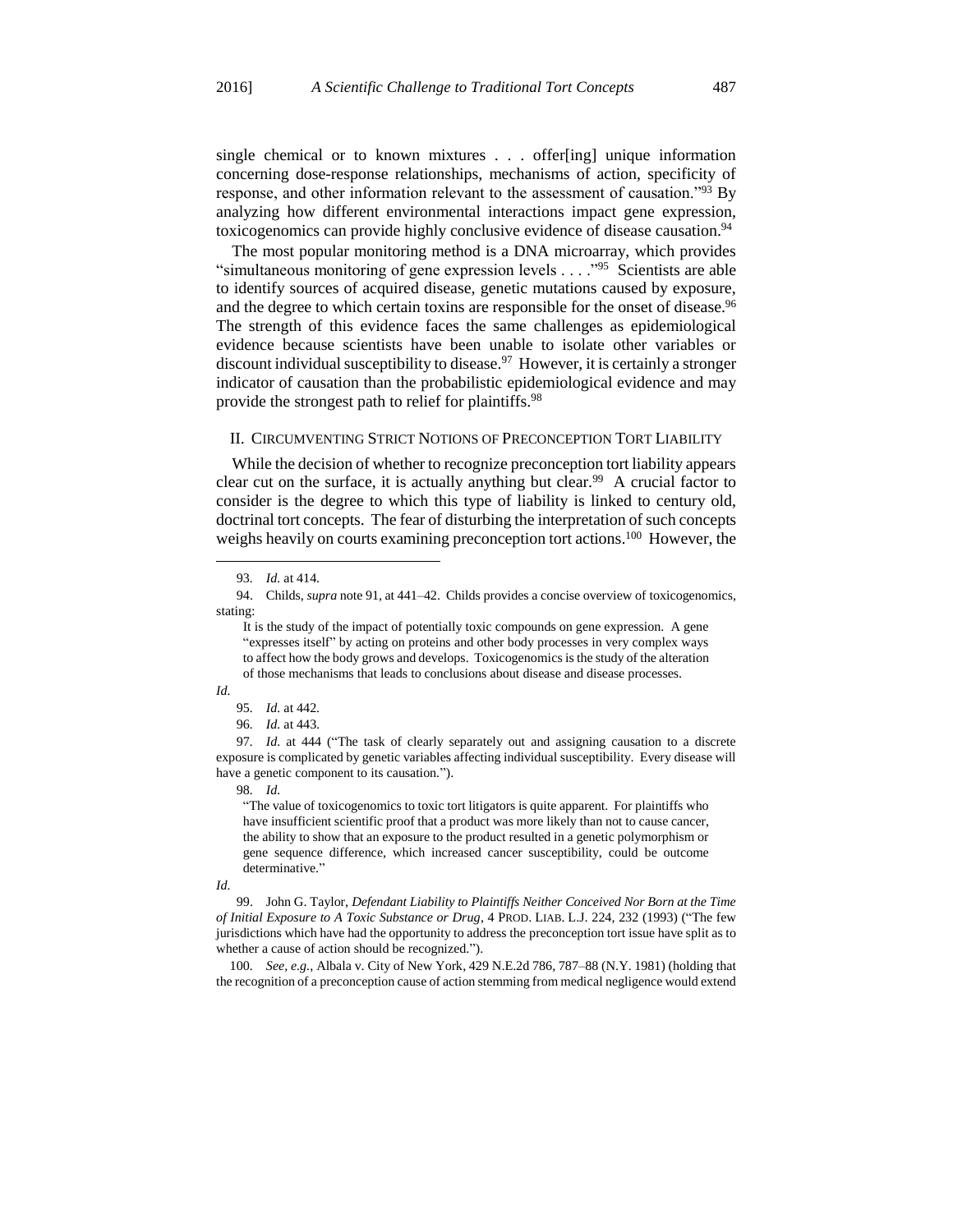fact that tort concepts are grounded in a mindset that never envisioned technological advances capable of both causing and identifying injury certainly perpetuates a rigid interpretation.<sup>101</sup> For the most part, courts continue to balk at the opportunity to reconcile doctrinal tort concepts with modern preconception torts.<sup>102</sup> To date, the courts that recognize preconception liability have done so with so many caveats that any sort of majority consensus has yet to be reached.<sup>103</sup> The threads of reasoning on both sides of the issue are explored below.

#### *A. The Great Flood of Litigation (Or Not)*

Courts are extremely reluctant to establish precedent that may allow for limitless liability.<sup>104</sup> These policy considerations are often at the forefront when preconception liability is limited.<sup>105</sup> No court wants to be the first to test the waters of recognizing a duty to the unconceived because doing so could impose a duty to an unknown and unpredictable population.<sup>106</sup> Implicit in the discussion

101. Gold, *supra* note 100, at 321–22.

102*. Id.* at 239.

103*. See, e.g.*, Hegyes v. Unjian Enterprises, Inc., 286 Cal. Rptr. 85, 90, 94, 101 (Cal. Ct. App. 1991) (recognizing that "[i]n a nonmedical preconception negligence case where there is no alleged 'special relationship,' it becomes more difficult to find a legal duty owed to the minor child and, hence, liability on the part of defendant").

104*. Albala*, 429 N.E.2d at 788 ("Unlimited hypotheses accompanied by staggering implications are manifest. The perimeters of liability although a proper legislative concern, in cases such as these, cannot be judicially established in a reasonable and practical manner."); *see also* Taylor, *supra* note 99, at 232 (contending that premising refusal to recognize preconception liability on being unable to limit liability "is unsatisfactory both in terms of legal policy and because it is unfounded").

105*. See* Goldberg, *supra* note 12, at 270 (noting that "the divergence between courts in extending or restraining the boundaries of a particular duty rests on conflicting policy analyses, rather than any disagreements about whether a legal mandate compels a particular boundary"); *see also supra* note 9 and accompanying text.

106. Greenberg, *supra* note 3, at 341.

"The courts that bar all preconception actions, or severely limit the duty owed in preconception actions, have articulated the following concerns as justification for their actions: if courts open the door to recovery in any preconception action, a flood of litigation will ensue; if courts allow recovery to a child who was not conceived at the time of the negligent act, claims may be brought by successive future generations; if liability is imposed too far into the future, problems measuring insurance risks and the exorbitant costs of insurance may place an excessive burden on the defendant and society; and if recovery is allowed in medical malpractice actions, physicians may be faced with a conflict of interest between treating the mother or taking precautionary measures to protect a plaintiff who has not yet been conceived."

 $\overline{a}$ 

traditional tort concepts too far); *see also* Steve C. Gold, *When Certainty Dissolves into Probability: A Legal Vision of Toxic Causation for the Post-Genomic Era*, 70 WASH. & LEE L. REV. 237, 239 (2013) (Proof of toxic tort claims conforms poorly to the traditional deterministic legal model of but-for causation, because toxic injuries almost never involve an observable chain of physical events allowing easy inference of a causal relation between a particular defendant's conduct and a particular plaintiff's harm. Courts turn to science to replace causal intuition, but a disjunction remains between the probabilities that science can know and the determined result that the law wants proven.").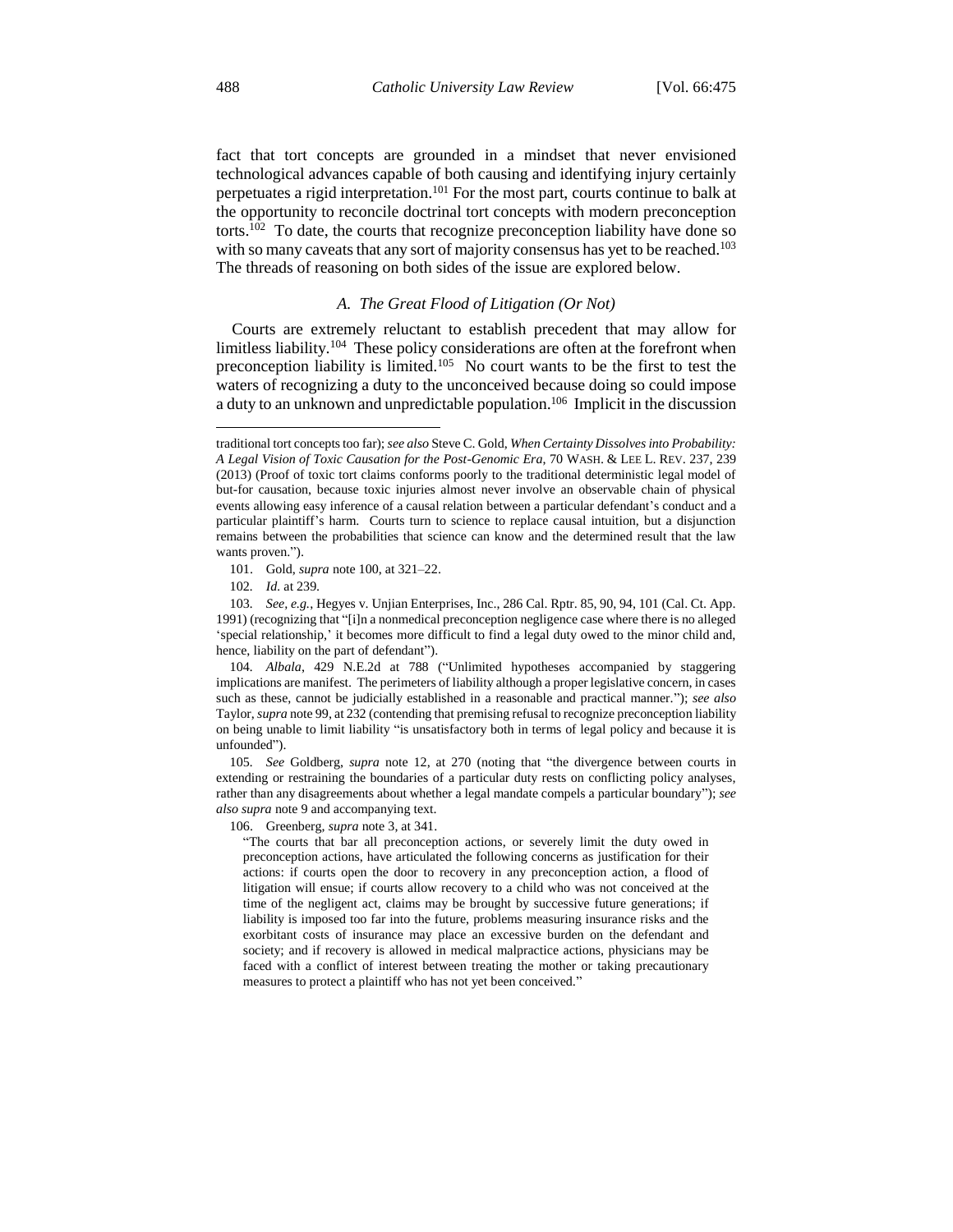of limitless liability stemming from the imposition of a preconception duty is the concept of multi-generational liability.<sup>107</sup> Because courts have been unable to devise a consistent, rational method by which to limit such liability and do not favor denying recovery simply because of the plaintiff's generation, often the only logical solution is to deny recovery for any preconception tort.<sup>108</sup>

Professor Daniel Goldberg notes that the ability of courts to arbitrarily favor different policies when imposing duties heavily contributes to the schism between those recognizing and not recognizing preconception tort duties.<sup>109</sup> Thus, plaintiffs may simply be out of luck if faced with a judiciary that refuses to recognize a preconception action on the basis of policy considerations informed by foreseeability and duty. $110$ 

However, scholars have articulated strong points showing that such limitless liability is highly unlikely. First, as previously discussed, plaintiffs already face an uphill battle in simply establishing a liability because of the potential for multi-generational liability, which essentially operates a market force in limiting liability at the outset.<sup>111</sup> Second, because of the rare combination of events that give rise to preconception torts, litigation in this area has been minimal, indicating that a flood of litigation would not follow an expansion of preconception liability.<sup>112</sup> Although these seemingly inherent limitations to the preconception cause of action may prove to be viable, it is unlikely that courts that have repeatedly refused to expand preconception tort liability would be persuaded by this rationale.<sup>113</sup> Therefore, plaintiffs must succinctly prove preconception actions with a level of specificity that would itself impose a limitation.

- 109*. Id.* at 270–71.
- 110*. See supra* note 9 and accompanying text.
- 111*. See* Goldberg, *supra* note 12, at 273.

112. Greenberg, *supra* note 3, at 342 (noting that in the twenty-four years prior to when her paper was written, appellate "courts have reported fewer than fifty preconception injury [tort] cases"); *see also* Goldberg, *supra* note 12, at 280 ("Simply banning preconception genetic torts by declaring that they are not viable claims is ill-advised. As nearly all courts specifically addressing the problem have noted explicitly or implicitly, preconception genetic torts pose novel and challenging issues.").

113*. See, e.g.*, Greenberg, *supra* note 3, at 327–29. One such jurisdiction is New York, where the courts had the opportunity to impose preconception liability four times, but declined on the ground of limitless liability fears in three of the four cases. *Id.*

 $\overline{a}$ *Id.*

<sup>107</sup>*. Id.* at 345.

<sup>108</sup>*. See* Catherwood v. American Sterilizer Co., 498 N.Y.S.2d 703, 705 (N.Y. Sup. Ct. 1986) (referencing the decision of *Albala* as being "purely one of policy" with both the majority and dissent noting that "the alleged injuries to the plaintiff therein were foreseeable, causally related and resulted in ascertainable damages"); *see also* Goldberg, *supra* note 12, at 271–72.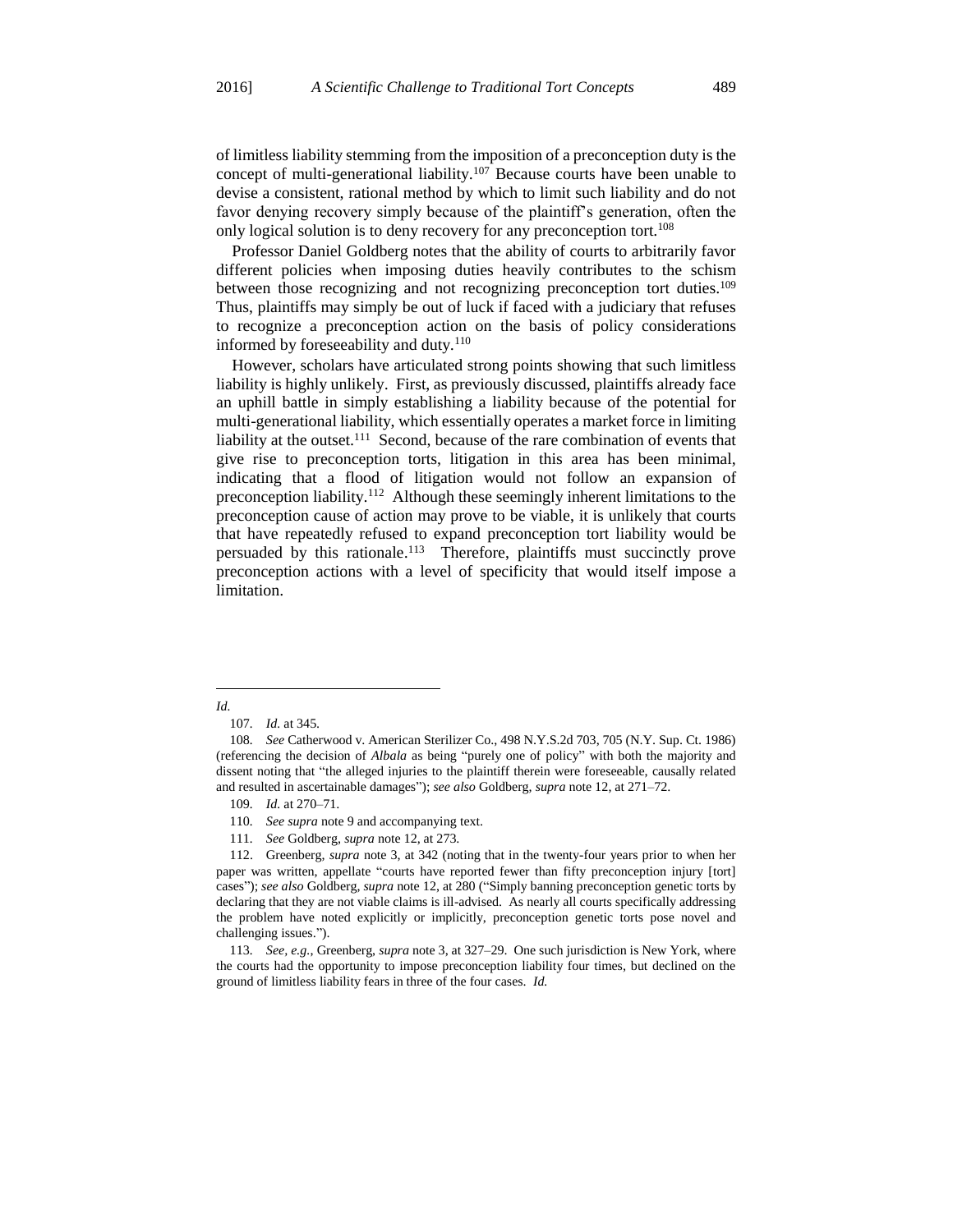#### *B. Evidentiary Standards Preclude the Opportunity to Establish Preconception Tort Liability*

Currently, establishing causation is one of the most significant barriers to a plaintiff's attempt to recover for a preconception tort. Courts have explicitly indicated this when rejecting preconception claims.<sup>114</sup> The problem for many plaintiffs is not the fact that the physical causation is weak, but rather that the mode by which to present evidence of causation to the court is seemingly impossible.<sup>115</sup> Some scholars have proposed that without changes in evidentiary standards, it may be impossible for plaintiffs to meet the requisite standard of causation.<sup>116</sup> However, it is highly unlikely that courts will modify evidentiary standards simply because a small group of plaintiffs is struggling to meet the current evidentiary standards.

Advancements in genetics could provide plaintiffs with sufficient proof to establish causation in preconception actions.<sup>117</sup> Currently, one of the most accurate methods is the use of biomarkers, which track toxins and the specific interactions with the body that lead to the development of a disease.<sup>118</sup> Even if such evidence were permitted to be used in the courtroom, it would likely  $accompany scientific expert testimony.<sup>119</sup> Due to the complexity of both the$ studies and the biomarker evidence, the generally accepted interpretation of *Daubert* could exclude the evidence if the court deems any of the methodology to be flawed.<sup>120</sup> Given the emerging nature of genetic evidence, modern evidentiary standards may again pose significant problems to plaintiffs.

## *C. Timing is Everything: When the Harm Occurs and its Impact on Preconception Torts*

What may seem to be rather unimportant has actually played a significant role in the analysis of preconception liability. Courts and scholars use the time at which an injury from a preconception tort occurs as a reason to advocate for and

<sup>114</sup>*. See* Whitlock v. Pepsi Americas, 681 F. Supp. 2d 1123, 1125–27 (N.D. Cal. 2010) (holding that absent the ability of DNA to attribute an injury directly to the alleged tortfeasor, causation is not strong enough make an injury foreseeable).

<sup>115.</sup> Gold, *supra* note 70, at 379–80 ("The basic impossibility of proving individual causation distinguishes toxic tort cases from ordinary personal injury suits. Cancers and mutations provide no physical evidence of the inducing agent, so direct observation of individual plaintiffs provides little or no evidence of causation in many instances."); *see also* Charles L. Moore, Comment, *Radiation and Preconception Injuries: Some Interesting Problems in Tort Law*, 28 SW L.J. 414, 423–24 (1974).

<sup>116</sup>*. See* Goldberg, *supra* note 12, at 274–75.

<sup>117</sup>*. See* Gary E. Marchant, *Genetic Data in Toxic Tort Litigation*, 14 J.L. & POL'Y 7, 7–8 (2006).

<sup>118.</sup> Goldberg, *supra* note 12, at 280–81.

<sup>119.</sup> Gary E. Marchant, *Genetic Susceptibility and Biomarkers in Toxic Injury Litigation*, 41 JURIMETRICS 67, 86–87 (2000).

<sup>120</sup>*. See In re* Paoli R.R. Yard PCB Litig., 35 F.3d 717, 746 (3d Cir. 1994) (establishing the high level of accuracy courts demand for expert scientific testimony to be admitted).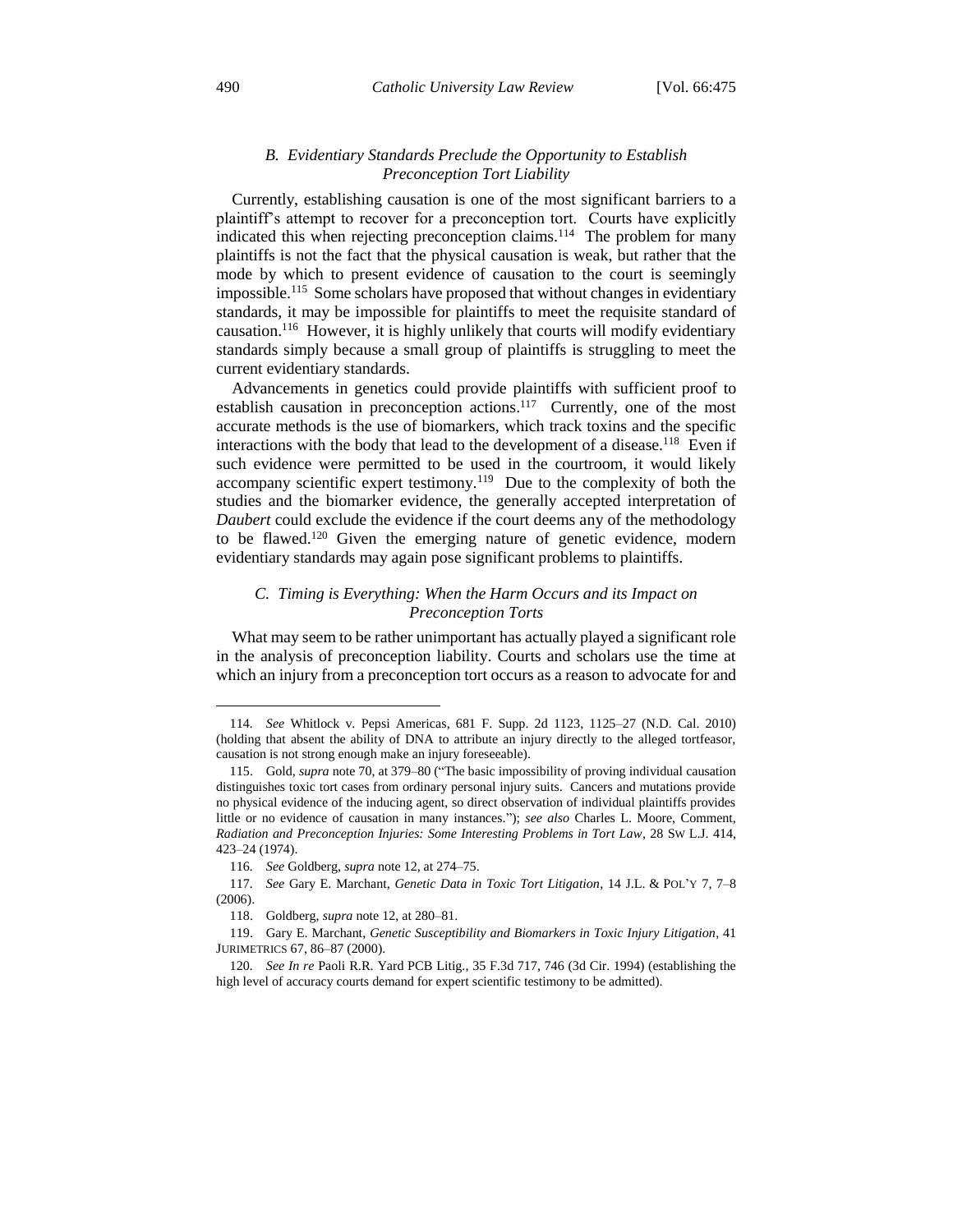against preconception tort liability.<sup>121</sup> Two seminal cases, *Jorgenson* and *Catherwood*, limited liability because the injury occurred after conception.<sup>122</sup> Some have suggested that this is merely a pleading problem that can be solved by pleading with a greater degree of specificity.<sup>123</sup> However, as technology advances and the reliance on genetic evidence increases, more accurate pleadings may not solve the problem.<sup>124</sup> If plaintiffs allege an injury to progeny from a genetic mutation—the alteration of the chromosome had to have occurred prior to conception—thus eliminating recovery in courts that do not recognize preconception injury, but only injury to a viable fetus.<sup>125</sup>

## *D. Twenty-First Century Challenges to Traditional Tort Concepts*

Free from the restraint of archaic legal concepts, groundbreaking scientific and medical studies have reached conclusions many courts refuse to consider as remotely possible.<sup>126</sup> More specifically, these studies concerning the interaction between the environment and human genes have expounded on mutations by genetic and epigenetic mechanisms.<sup>127</sup>

For example, environmental toxicants, known as endocrine disruptors, "can induce transgenerational disease states or abnormalities . . . ."<sup>128</sup> One particular study specifically demonstrated that vinclozolin, a fungicide used in vineyards,

<sup>121</sup>*. Compare* Renslow v. Mennonite Hosp., 367 N.E.2d 1250, 1255 (Ill. 1977) ("This court has long recognized that a duty may exist to one foreseeably harmed though he be unknown and remote in time and place."), *with* Goldberg, *supra* note 12, at 269–70:

Whether or not chromosomal damage is seen as an actionable injury has many implications for the viability of claims such as increased risk of cancer. Perhaps much of this may turn upon the pleadings themselves. If the plaintiff in Catherwood had pled that the exposure occurred before conception and the injuries occurred subsequent to conception, as did the plaintiffs in Jorgensen, perhaps the New York court would have decided differently.

<sup>122</sup>*. See* Jorgenson v. Meade Johnson Labs., Inc., 483 F.2d 237, 239–40 (10th Cir. 1973) (noting that actionable preconception torts are limited only to injuries occurring after conception); *see also* Catherwood v. American Sterilizer Co., 498 N.Y.S.2d 703, 706 (N.Y. Sup. Ct. 1986) (denying a preconception tort action on the basis that the injury occurred prior to conception).

<sup>123</sup>*. See* Goldberg, *supra* note 12, at 269.

<sup>124</sup>*. See id.* at 269–70 (speculating as to whether more accurate pleadings would have changed the court's decision in the Catherwood case).

<sup>125</sup>*. Id.* at 269.

<sup>126</sup>*. See e.g.*, Liborio Stuppia et al., *Epigenetics and Male Reproduction: The Consequences of Paternal Lifestyle on Fertility, Embryo Development, and Children Lifetime Health*, 5 CLINICAL EPIGENETICS 120, 121 (2015).

<sup>127</sup>*. Id.* at 121. Genetic mutation refers to a change in the actual DNA sequence, while epigenetic mutation refers to change in gene activity and expression that occurs absent DNA alteration. *Id.*; *Epigenetic Modifications Regulate Gene Expression*, QIAGEN (2008), http://www. sabiosciences.com/pathwaymagazine/pathways8/epigenetic-modifications-regulate-geneexpression.php.

<sup>128.</sup> Matthew D. Anway et al., *Endocrine Disrupter Vinclozolin Induced Epigenetic Transgenerational Adult-Onset Disease*, ENDOCRINOLOGY, 5515 (Sept. 14, 2006), http://press. endocrine.org/doi/pdf/10.1210/en.2006-0640.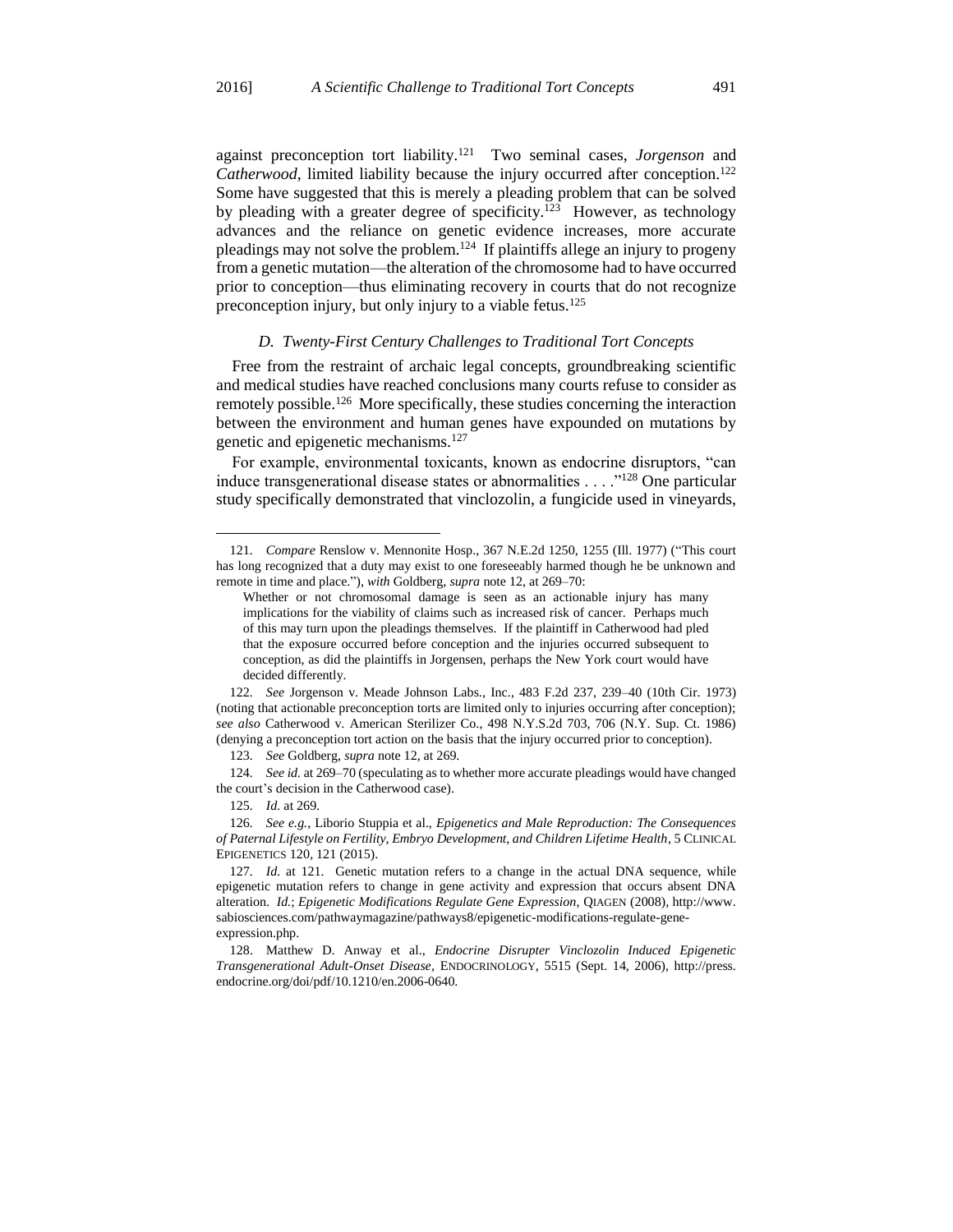can cause the development of certain cancers and kidney disease in future offspring via an epigenetic mechanism.<sup>129</sup>

Conversely, as described in a recent scholarly article on epigenetics and the male reproductive system, many studies have focused on actual genetic mutation.<sup>130</sup> Although these studies produce results that may not hold up as evidence in a court of law,<sup>131</sup> they are indicative of the direction in which medical and scientific research is headed.

While the results of these studies merely scrape the tip of the iceberg, it will only be a matter of time before courts are forced to deal with the implications of these studies on preconception torts. Thus, how courts in the past have reconciled scientific advances with legal concepts can provide guidance for courts faced with the challenge of reconciling tort concepts with the potential implications of scientific advances.

#### *1. DNA Evidence in Criminal Cases*

Although the studies examined above have yet to produce results that would likely be admissible in court, they are headed in the right direction.<sup>132</sup> The introduction of genetic evidence to preconception tort actions will likely take a vacillating path to acceptance, similar to what occurred when DNA was first introduced as evidence in criminal cases.<sup>133</sup> After an initial period of firm acceptance, "details of the laboratory procedures were questioned, and limitations were identified in the statistical and population-genetics models used in estimating the frequencies of the DNA types."<sup>134</sup>

As a result of these attacks, scientists and laboratories were forced to improve laboratory standards and perform additional research that would likely not be required within the scientific field.<sup>135</sup> However, as with all advances, at some point lines must be drawn, which "requires an appreciation and understanding of the law . . . , the costs and benefits of the techniques, and the political and

<sup>129</sup>*. Id.*

<sup>130.</sup> Stuppia et al., *supra* note 126, at 128. The authors provide the following overview of studies identifying genetic mutations as a result of substance exposure:

Several studies [have] previously demonstrated the presence of a strong association between paternal occupational exposures to chemicals and harmful health outcomes in the offspring. Feychting at al. demonstrated an increased risk of nervous system tumors related to paternal occupational exposure to pesticides and of leukemia related to woodwork by fathers. Reid et al. evidenced the presence of high exposure to exhausts by paternal grandmothers of children with acute lymphoblastic leukemia.

*Id.*

<sup>131.</sup> Goldberg, *supra* note 12, at 265.

<sup>132.</sup> Stuppia, et al., *supra* note 126, at 130–31.

<sup>133</sup>*. See* David H. Kaye, *The Science of DNA Identification: From the Laboratory to the Courtroom (and Beyond)*, 8 MINN. J.L. SCI. & TECH. 409, 410–18 (2007).

<sup>134</sup>*. Id.* at 413–14.

<sup>135</sup>*. See id.* at 416–17.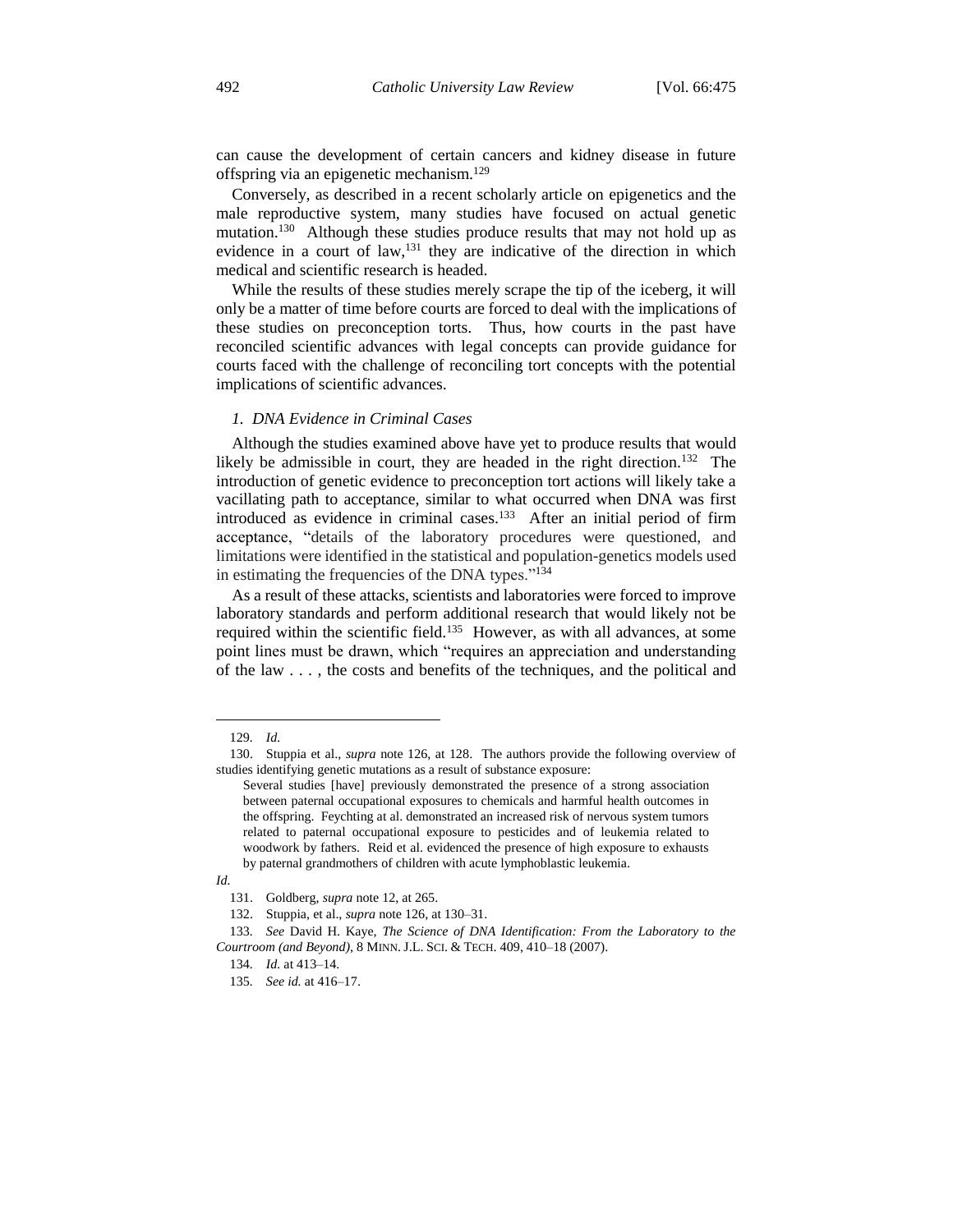ethical principles that foster a free society of autonomous individuals."<sup>136</sup> With this in mind, experts and scientists working on studies with potential applicability in the realm of preconception torts should not be discouraged by judicial resistance, but should instead be encouraged, as evidenced by the acceptance of DNA evidence in criminal cases.

## III. A SYNTHESIS AND SLIDING-SCALE: THE PRESENTATION OF PRECONCEPTION TORTS BY PLAINTIFFS WILL FORCE THE COURTS TO COMMONLY RECOGNIZE PRECONCEPTION LIABILITY

The judiciary is not solely responsible for defining and recognizing preconception tort liabilities stemming from exposure to harmful substances. Plaintiffs and outside actors must also be proactive in pushing courts to recognize such actions.<sup>137</sup> This cannot be done by focusing on one aspect of the law, but rather requires a consideration of a range of issues—common tort concepts, evidentiary standards, and emerging scientific advances. If courts are actively confronted with a thorough synthesis of the aforementioned factors that directly address the misgivings in recognizing preconception liability, courts will be forced to consider ways in which doctrinal tort concepts can be reconciled with modern advances in science and medicine.<sup>138</sup>

#### *A. Causation and Duty Operate on a Sliding Scale*

The two most important components of preconception torts, duty and causation, should not be isolated from each other, but rather should operate on a sliding scale. The isolation of causation and duty from each other strongly contributes to the refusal of courts to uphold preconception liability.<sup>139</sup> However, when not viewed in isolation, plaintiffs armed with causation comparable to what was present in *Hegyes* would have a viable opportunity to recover.<sup>140</sup> Instead of precluding liability solely because the injury to a laterconceived child is arbitrarily deemed unforeseeable, as it may open the door to limitless liability, courts need to seriously consider the facts in their entirety, which alone may limit the holding.<sup>141</sup>

<sup>136</sup>*. Id.* at 427.

<sup>137.</sup> Marchant, *supra* note 117, at 9–10, 25–26, 36; Gary E. Marchant, *Genetic Data in Toxic Tort Litigation*, 45-WTR BRIEF 22 (2016).

<sup>138.</sup> Marchant, *supra* note 117, at 9–10, 23, 25–26, 36.

<sup>139</sup>*. See, e.g.*, Hegyes v. Unjian Enterprises, Inc., 286 Cal. Rptr. 85, 101-02 (Cal. Ct. App. 1991) (refusing to recognize preconception liability where the defendant's negligent driving clearly caused an injury to the reproductive system of the mother because no duty could exist to a child conceived three years later).

<sup>140</sup>*. See* Goldberg, *supra* note 12, at 269–71.

<sup>141</sup>*. See id.* at 285 (stating that "[t]here is little reason, neither for 'pure' legal considerations, nor for policy concerns, to prevent any preconception genetic tort claim from being brought before a trier of fact").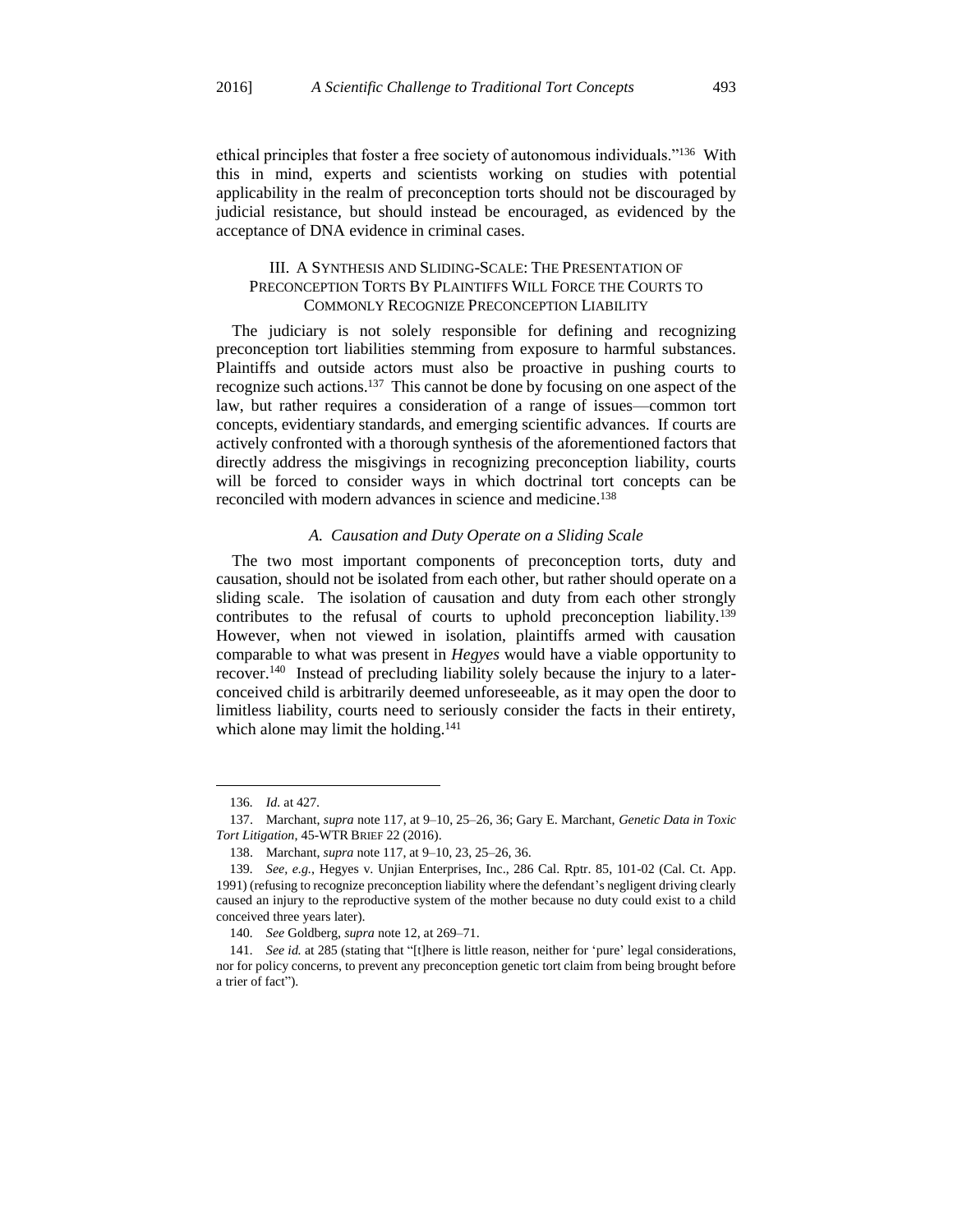#### *1. Using Facts to Limit Liability for the Courts*

In order for courts to alter the status quo in situations involving innovative or groundbreaking concepts that may have serious repercussions throughout the legal field, plaintiffs must provide them with a valid rationale to do so.<sup>142</sup> One way to do this, particularly when dealing with complex, scientific material, is to emphasize the uniqueness of a preconception tort claim.<sup>143</sup> With fewer than fifty preconception cases reaching appellate courts in the past twenty-four years, the tort is already a rarity.<sup>144</sup>

The obscure facts that accompany many preconception tort actions make it difficult for plaintiffs to piece together a viable theory of liability at the outset.<sup>145</sup> For example, in *Hegyes*, following a car accident, the mother was fitted with a shunt that directly harmed her reproductive system and eventually caused an injury to her child.<sup>146</sup> Imposing a duty on the negligent driver in this type of situation would not impose limitless liability for the preconceived child in all car accidents.<sup>147</sup> If a mother were to injure her arm in a car accident, one would not assert that the driver is liable for any injuries a later-conceived child suffers. Therefore, the strength of causation and uniqueness of the incident enables courts to limit liability in an exacting way, thus reducing the fear of limitless liability.

## *2. Modern Scientific Advances Provide the Key to Establishing Preconception Causation*

With groundbreaking advancements in science and technology, plaintiffs can significantly strengthen causation arguments in preconception tort actions. Although plaintiffs still must prove general and specific causation, a combination of different types of evidence can make doing so much easier.<sup>148</sup> Courts generally accept epidemiological evidence and find it sufficient to

 $\overline{a}$ 

<sup>142</sup>*. See* Steven L. Winter, *The Next Century of Legal Thought?*, 22 CARDOZO L. REV. 747, 749 (2001) (contending that "the challenge of the lawyer's craft is to devise ex ante (i.e., with predictability) a position that will prevail ex post. To do this, a lawyer must construct an argument or draft a document that will convince some subsequent set of legal decision makers to take the desired action").

<sup>143.</sup> Taylor, *supra* note 99, at 232 (noting that only a "few jurisdictions . . . have had the opportunity to address the preconception tort issue").

<sup>144.</sup> Greenberg, *supra* note 3, at 342.

<sup>145.</sup> Taylor, *supra* note 99, at 232 ("The plaintiff will face a substantial burden of demonstrating foreseeability, duty and causation, and this burden will grow more onerous the further removed the plaintiff is in place and time from the tortious act.").

<sup>146.</sup> Hegyes v. Unjian Enterprises, Inc., 286 Cal. Rptr. 85, 86–87 (Cal. Ct. App. 1991).

<sup>147</sup>*. Cf. id.* at 116 (Johnson, J., dissenting) (arguing that "[a]ny extra burden placed on drivers by making them responsible to postconceived children-and it seems unlikely to be a significant burden-would only serve to increase the degree of care drivers must exercise").

<sup>148.</sup> Lin, *supra* note 68, at 1446–51.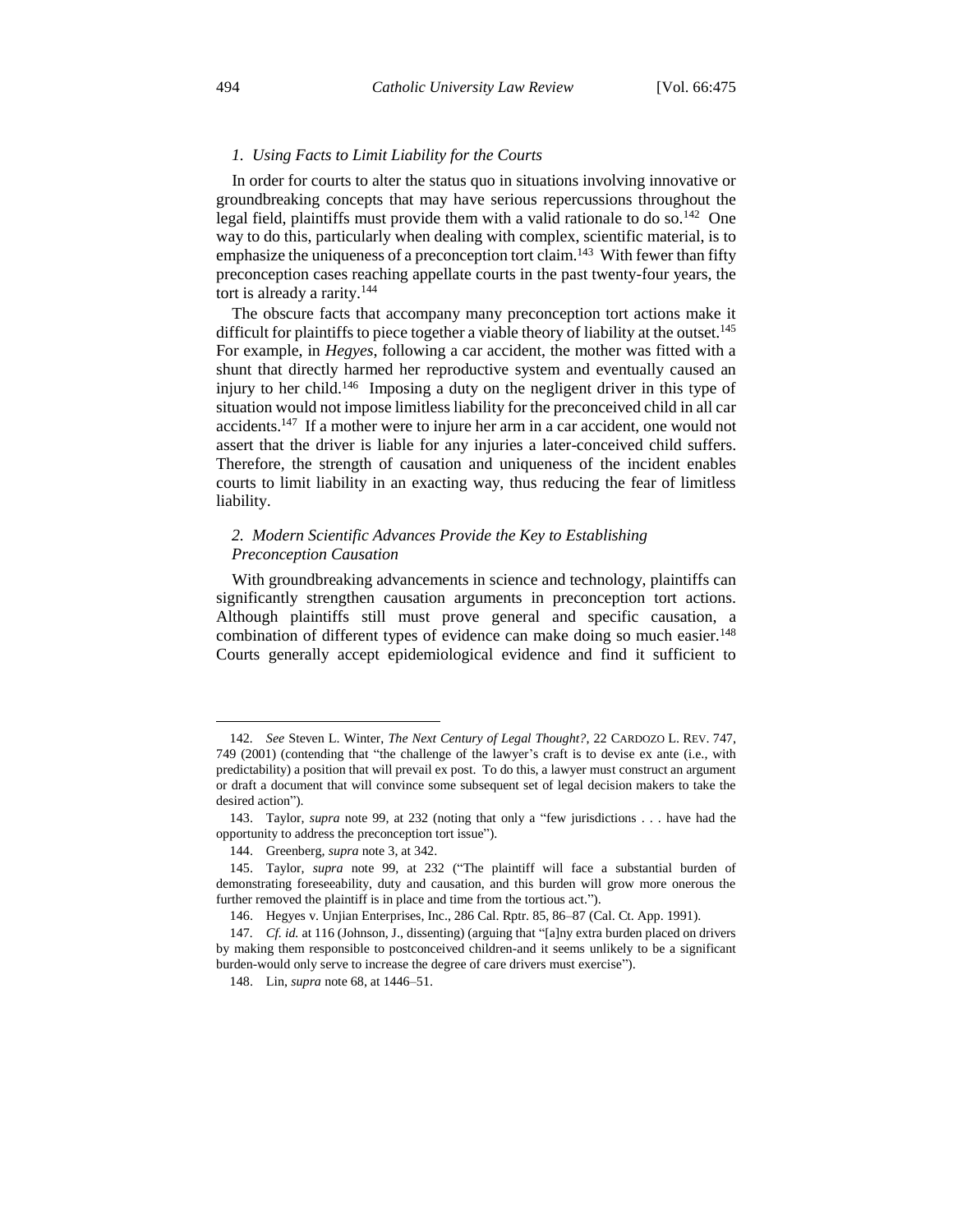establish general causation.<sup>149</sup> On the contrary, courts generally do not accept temporal evidence, which uses the timing of exposure and injury to establish causation.<sup>150</sup> However, a combination of epidemiological and temporal evidence can provide plaintiffs with an evidentiary foundation upon which to establish causation.<sup>151</sup> Essentially, if the epidemiological evidence is strong enough to indicate that exposure to a substance significantly increases the likelihood of a certain injury, the temporal evidence can provide a way by which to discount the possibility that something else contributed to the injury.<sup>152</sup> Although this combination of evidence cannot function as a means by which to show specific causation, it lessens the emphasis placed on specific causation.

In addition to strengthening epidemiological evidence, temporal evidence also provides the requisite link between general and specific causation. One of the emerging methods of establishing specific causation, DNA microarrays monitor genetic expressions when exposed to different environmental stimulants.<sup>153</sup> Thus, if used properly, DNA microarrays can establish specific causation. However, one weakness in this method is its inability to isolate the interaction to a single stimulant, with one hundred percent certainty.<sup>154</sup> Again, this is where temporal evidence can supplement the plaintiff's inability to completely isolate genetic expression. Therefore, if a plaintiff can use a DNA microarray to establish a genetic alteration and temporal evidence to narrow the causation to a specific time, then the plaintiff may effectively satisfy the requirements of general and specific causation.<sup>155</sup>

## *3. Establishing Liability Through Narrow Relationships and Foreseeable Consequences*

Alternatively, when causation is not as clear as it was in *Hegyes*, an imposition of a stringent duty can aid courts in recognizing preconception tort liability.<sup>156</sup> This type of stringent duty is most commonly seen in relation to a woman's

<sup>149</sup>*. See In re* "Agent Orange" Prod. Liab. Litig., 611 F. Supp. 1223, 1239–41 (E.D.N.Y. 1985), *aff'd sub nom, In re* "Agent Orange" Prod. Liab. Litig. MDL No. 381, 818 F.2d 187 (2d Cir. 1987) (citing numerous cases in which epidemiological evidence was heavily relied upon); *see also* Gold, *supra* note 70, at 379–80 (noting that parties must rely on the relative risks of exposure to toxic substances established by epidemiological evidence because of the difficulty of proving individual causation in toxic tort claims).

<sup>150</sup>*. See, e.g.*, Young v. Burton, 567 F. Supp. 2d 121, 128 (D.D.C. 2008) (noting that temporal evidence "is generally insufficient to establish causation").

<sup>151</sup>*. See id.* at 128–29.

<sup>152</sup>*. See id.*

<sup>153.</sup> Childs, *supra* note 91, at 441–42.

<sup>154</sup>*. Id.* at 444.

<sup>155</sup>*. See Young*, 567 F. Supp. 2d at 127–28; *see also* Childs, *supra* note 91, at 442–44.

<sup>156</sup>*. See* Hegyes v. Unjian Enterprises, Inc., 286 Cal. Rptr. 85, 90 (Cal. Ct. App. 1991) ("In a preconception tort case, as in any negligence case, there is an overwhelming need to keep liability within reasonable bounds and to limit the areas of actionable causation by applying the concept of duty.").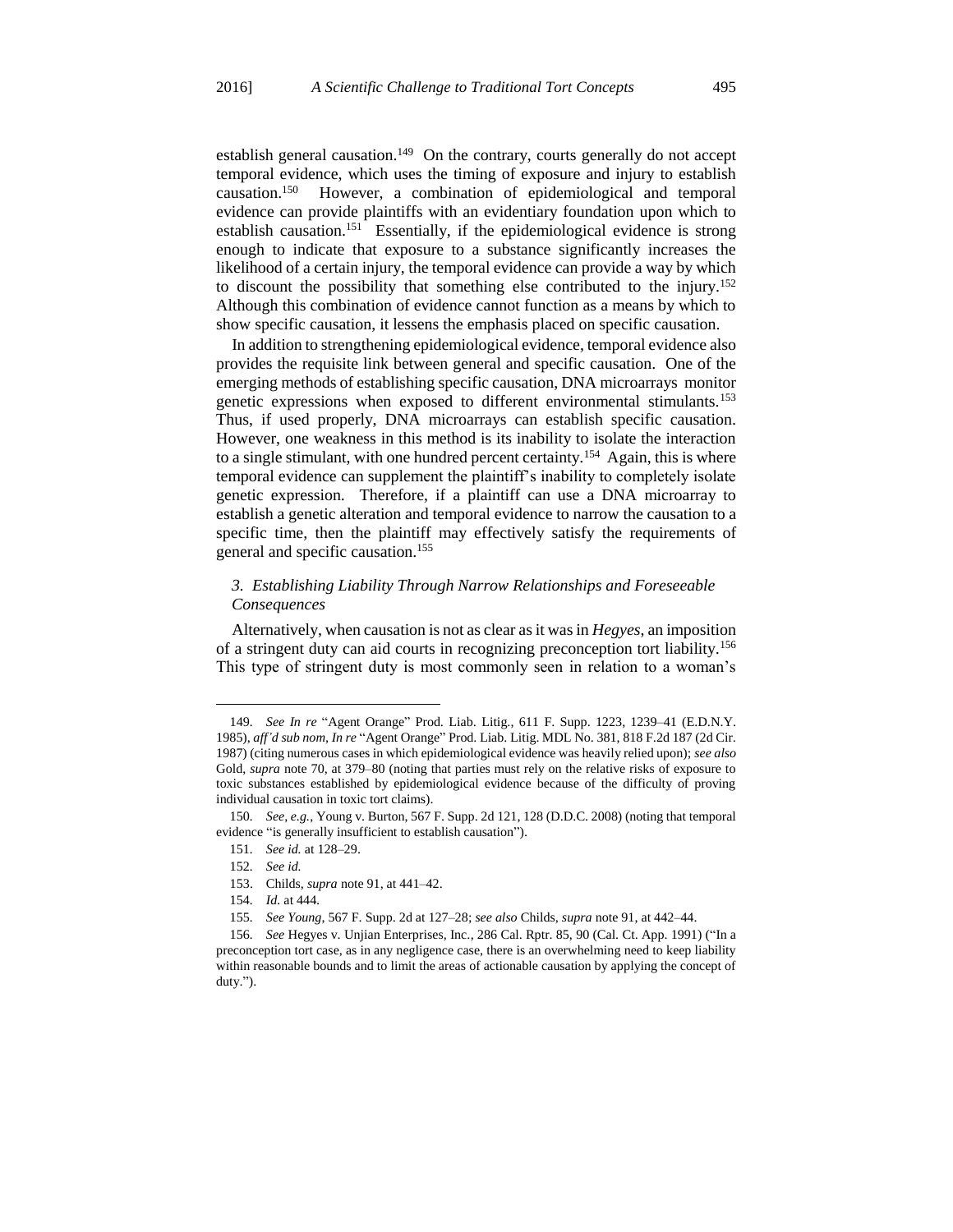reproductive system.<sup>157</sup> For example, California recognizes a duty to the unconceived only when the defendant's conduct involves services or products relating to the reproductive system.<sup>158</sup> A major factor implicit in this line of reasoning is foreseeability because "[a]ny action that would foreseeably harm a woman's reproductive system and her ability to carry a child to term would presumably also foreseeably harm a child she conceives in the future."<sup>159</sup> Therefore, advances in technology can establish that an injury resulting in genetic damage to a parent could foreseeably result in an injury suffered by his or her progeny.<sup>160</sup> This essentially mirrors limiting preconception liability to circumstances concerning a woman's reproductive system.<sup>161</sup> By emphasizing the foreseeability of tortious actions prior to conception, causation can be implicitly established, which will reduce the scrutiny of causation.

## *B. The Possibility of Legislative Action In Recognizing Preconception Tort Liability*

What may seem like a viable option, very few courts have considered the role of the legislature in adjudicating preconception tort actions. Within the sparse judicial and academic commentary on this issue, a few common threads of reasoning are persistent. First, if courts are worried about unlimited liability, it is the job of the legislature to draw proper lines.<sup>162</sup> While this may be true, there is a strong argument that common tort concepts may actually draw that line themselves: "[w]ith each successive generation, the burden on the plaintiff of proving causation and foreseeability grows more and more difficult."<sup>163</sup> However, if courts remain wary of opening the floodgates of litigation even in the face of this logic, the legislature's ability to limit liability affords the courts no excuse to refrain from imposing a duty to the unconceived child.<sup>164</sup>

Moving a step further, *Peters v. Texas Instruments Inc.*<sup>165</sup> examined the role of the legislature in imposing a preconception tort duty.<sup>166</sup> Highlighting the inherent complexities of preconception tort actions, the court held that the

<sup>157</sup>*. See id.* at 86–97, 89–90.

<sup>158</sup>*. See, e.g.*, *id.* at 89–90 (noting that a duty to the unconceived in California exists only when a defendant's conduct involves providing medical services or products relating to the reproductive process).

<sup>159.</sup> Greenberg, *supra* note 3, at 355.

<sup>160</sup>*. See Young*, 567 F. Supp. 2d at 127–28; Childs, *supra* note 91, at 442–44; Greenberg, *supra* note 3, at 354–56.

<sup>161</sup>*. See* Greenberg, *supra* note 3, at 354–56.

<sup>162</sup>*. See* Taylor, *supra* note 99, at 231–32 ("If, for public policy reasons, the state legislatures decide that a line must be drawn, then it is the duty of the legislatures, not the courts, to draw the line.").

<sup>163</sup>*. Id.* at 232.

<sup>164</sup>*. Id.* at 229–30, 232.

<sup>165.</sup> C.A. No. 10C–06–043 JRJ, 2011 WL 4686518, at \*6–7 (Del. Super. Ct. Sept. 30, 2011).

<sup>166</sup>*. Id.*